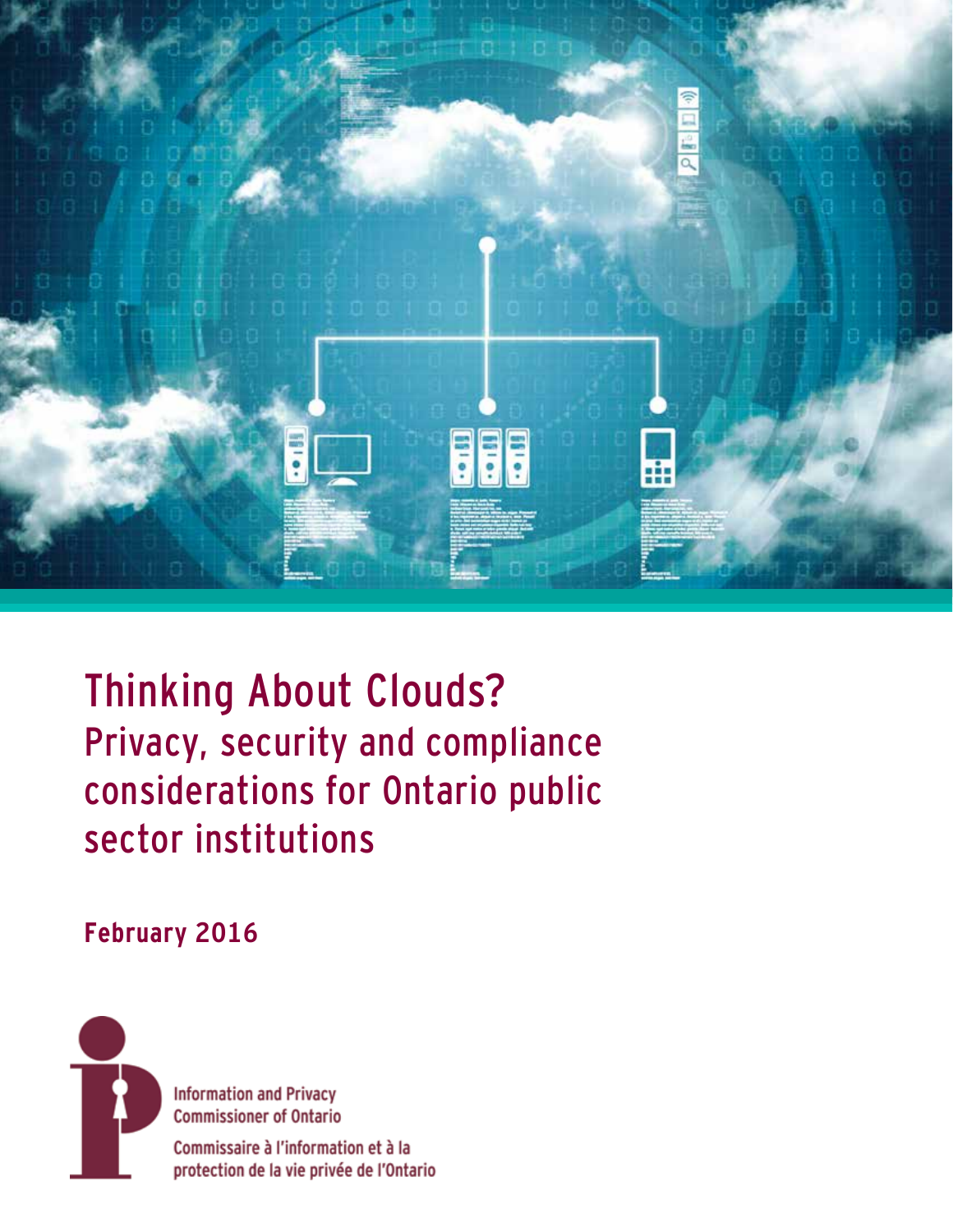# CONTENTS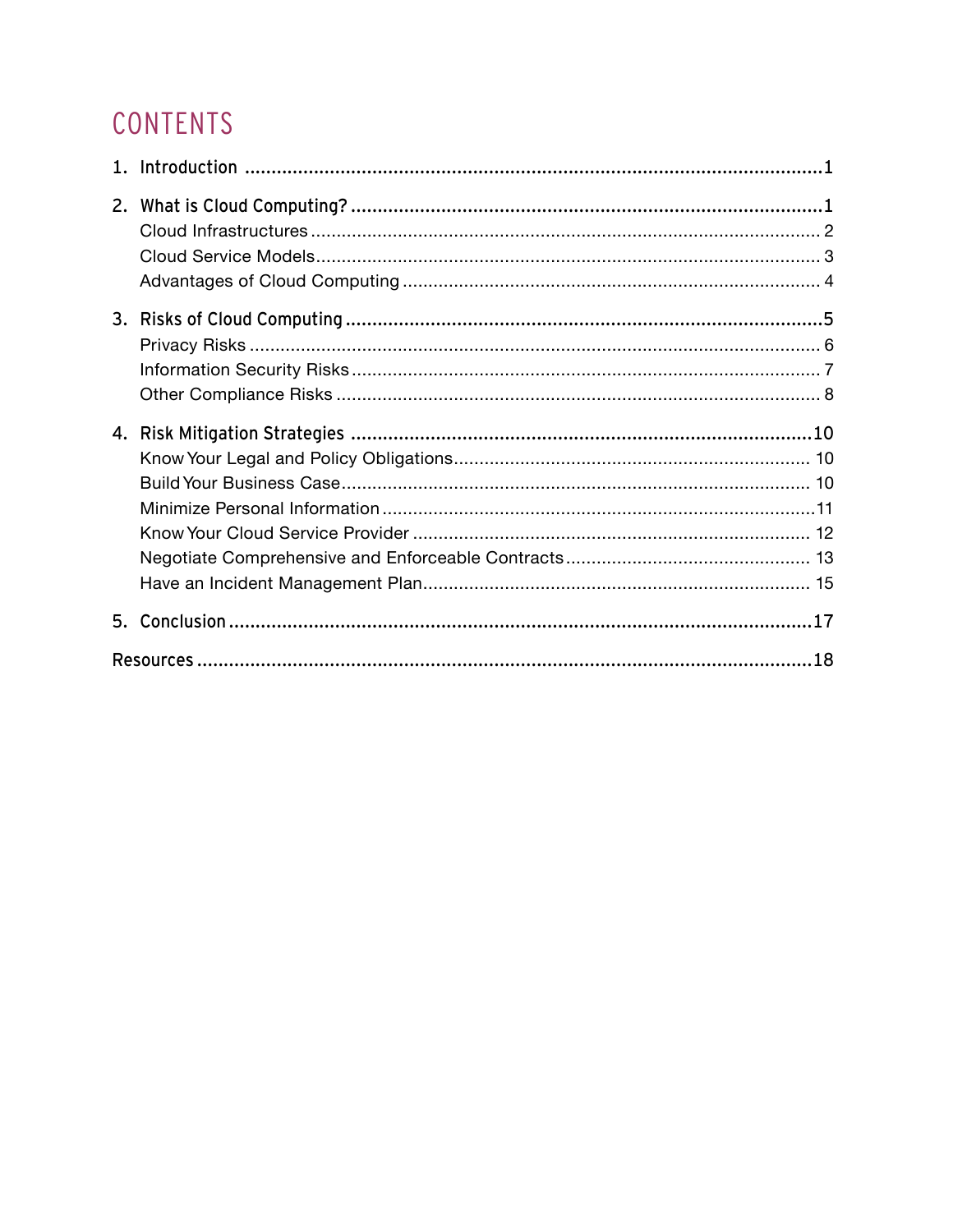# <span id="page-2-0"></span>1. INTRODUCTION

The use of cloud computing services is increasing in popularity among public sector institutions due to the potential for cost savings and reduced administrative workload that the services entail. While cloud computing may be an attractive option for these and other reasons, the use of this type of service raises concerns about information security, privacy and legal compliance.

This guidance document has been prepared to help institutions evaluate whether cloud computing services are suitable for their information management needs. In particular, it seeks to raise awareness of the risks associated with using cloud computing services and outlines some strategies to mitigate those risks.<sup>1</sup>

# 2. WHAT IS CLOUD COMPUTING?

Cloud computing is a method of providing information and communication technology resources as a *service*. Rather than invest in traditional physical computing infrastructures, organizations with broad network access can quickly tap into a shared pool of virtually

unlimited computing resources hosted elsewhere, whether maintained by them or by a third party, paying only for what software and other services are actually needed or used.

Cloud computing is an attractive option for many organizations because it offers the possibility of reduced overhead and operating costs, improved operating efficiencies and enhanced services or performance.

The term "cloud computing" describes a range of technology components including servers, storage devices, networking components and specialized cloud software. Organizations can implement cloud computing services using their own components, or they can

Cloud computing is a model for enabling ubiquitous, convenient, on-demand network access to a shared pool of configurable computing resources (for example, networks, servers, storage, applications and services) that can be rapidly provisioned and released with minimal management effort or service provider interaction.

– NIST SP 800-145

outsource some or all of these components to a third party cloud service provider. Depending on which type of cloud infrastructure is used, a large portion of the security arrangements and information management controls could be managed by a cloud service provider, potentially reducing the organization's workload and the costs associated with the storage and processing of information.

<sup>1</sup> This guidance is not directed at health information custodians whose handling of personal health information is governed by the *Personal Health Information Protection Act, 2004*.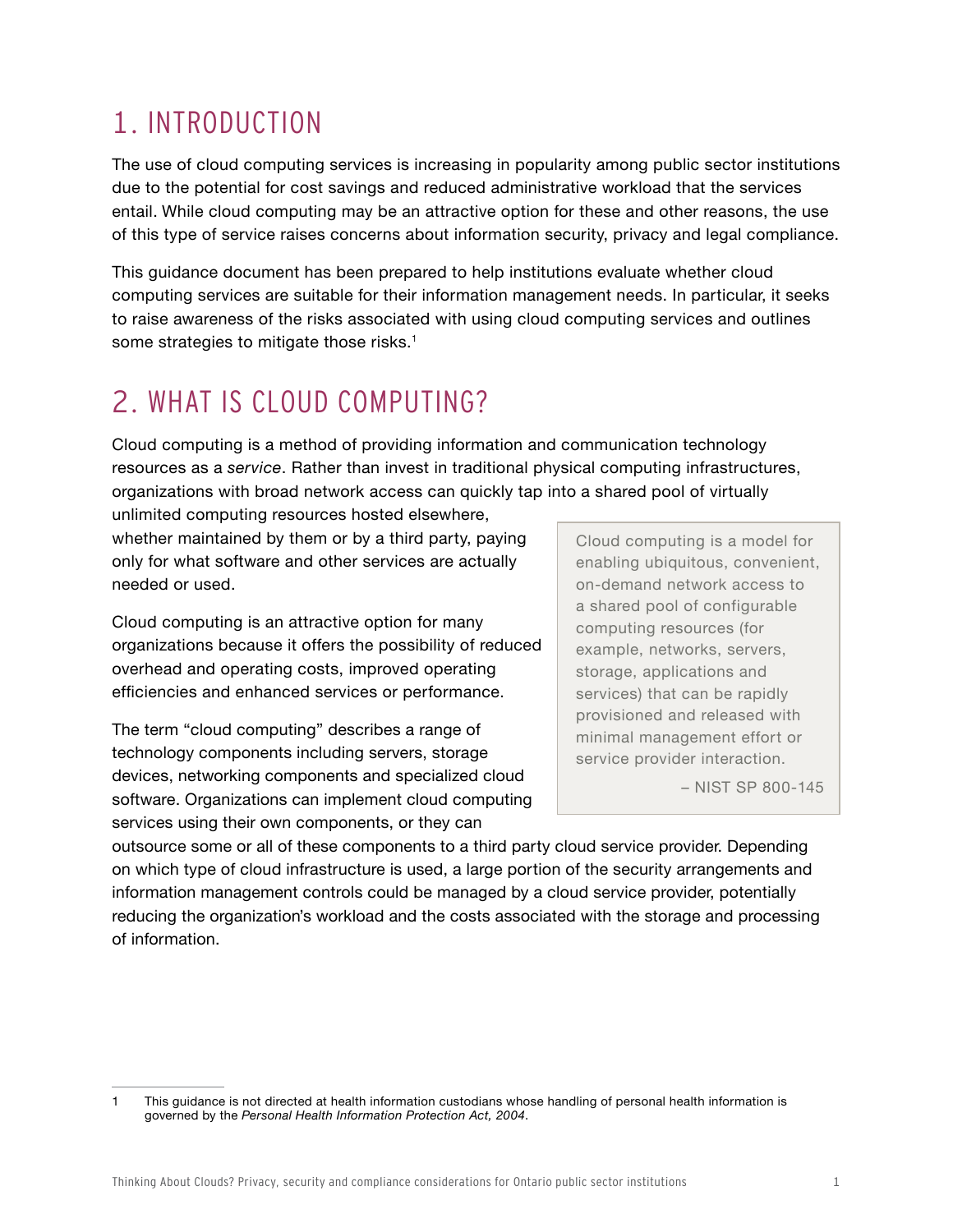# CLOUD INFRASTRUCTURES

There are four main infrastructure models by which cloud computing services are used, namely, public, private, community and hybrid clouds. Public clouds refer to cloud computing services that are owned and managed by one provider for multiple organizations that pay to use the service. A private cloud is used on an organization's own private infrastructure, with services used and managed internally. Community clouds are extensions of the private cloud that involve private networks, with services shared by multiple affiliated organizations. Hybrid clouds combine attributes of the public and private cloud services and are the most common infrastructure model used by organizations.

**Public Clouds:** Generally, public clouds provide services to anyone over the Internet. Most public clouds are run by third parties, who own and manage the infrastructure and applications on behalf of multiple customers. The use of a public cloud can relieve the customer of the costs associated with an in-house deployment.

**Private Clouds:** A private cloud can be hosted and operated within an organization's own infrastructure, or within infrastructure that has been leased from a third party provider. A private cloud is built for the exclusive use of the customer and provides the ability for the greatest control over the quality of service and security of data. In most cases, the organization owns the infrastructure and has total control over how the applications are installed and used. In some cases, third parties are retained to help manage operations. A "hosted private cloud" is more flexible than a public cloud, in that it allows an organization to configure, install and operate the infrastructure that best suits its business needs.<sup>2</sup>

**Community Clouds:** Community clouds are similar to private clouds, except that the cloud infrastructure is shared by several organizations, typically with common needs. A community cloud may be managed by the organization or a third party, and may exist on the premises of the organization or the third party.<sup>3</sup>

**Hybrid Clouds:** Hybrid clouds are a composition of two or more distinct cloud infrastructures (private, community or public) that remain unique entities, but are bound together by standardized technology that enables data and application portability. Hybrid clouds provide greater flexibility, enabling organizations to move processes between the different cloud types as needs change. An example of a hybrid cloud is one where an organization has implemented a private cloud for its sensitive applications, but also participates in a community cloud for collaboration with business partners, while using generic office services from a public cloud. One of the main advantages of hybrid clouds is that they can be used to handle sudden workload increases (also known as "surge computing"). In instances where there is a workload increase, organizations can access additional computing resources across infrastructures, effectively increasing capacity and the speed at which tasks can be completed. Since hybrid clouds offer the greatest flexibility, many cloud providers are preparing their platforms to support more hybrid type models.<sup>4</sup>

<sup>2</sup> Sun Microsystems, *[Introduction to Cloud Computing Architecture](https://java.net/jira/secure/attachment/29265/CloudComputing.pdf)*, white paper, June 2009.

<sup>3</sup> Ibid.

<sup>4</sup> Arthur Cole, "**[The Future Belongs to the Hybrid Cloud](http://www.itbusinessedge.com/cm/blogs/cole/the-future-belongs-to-the-hybrid-cloud/?cs=48627)**," *IT Business Edge*, September 16, 2011.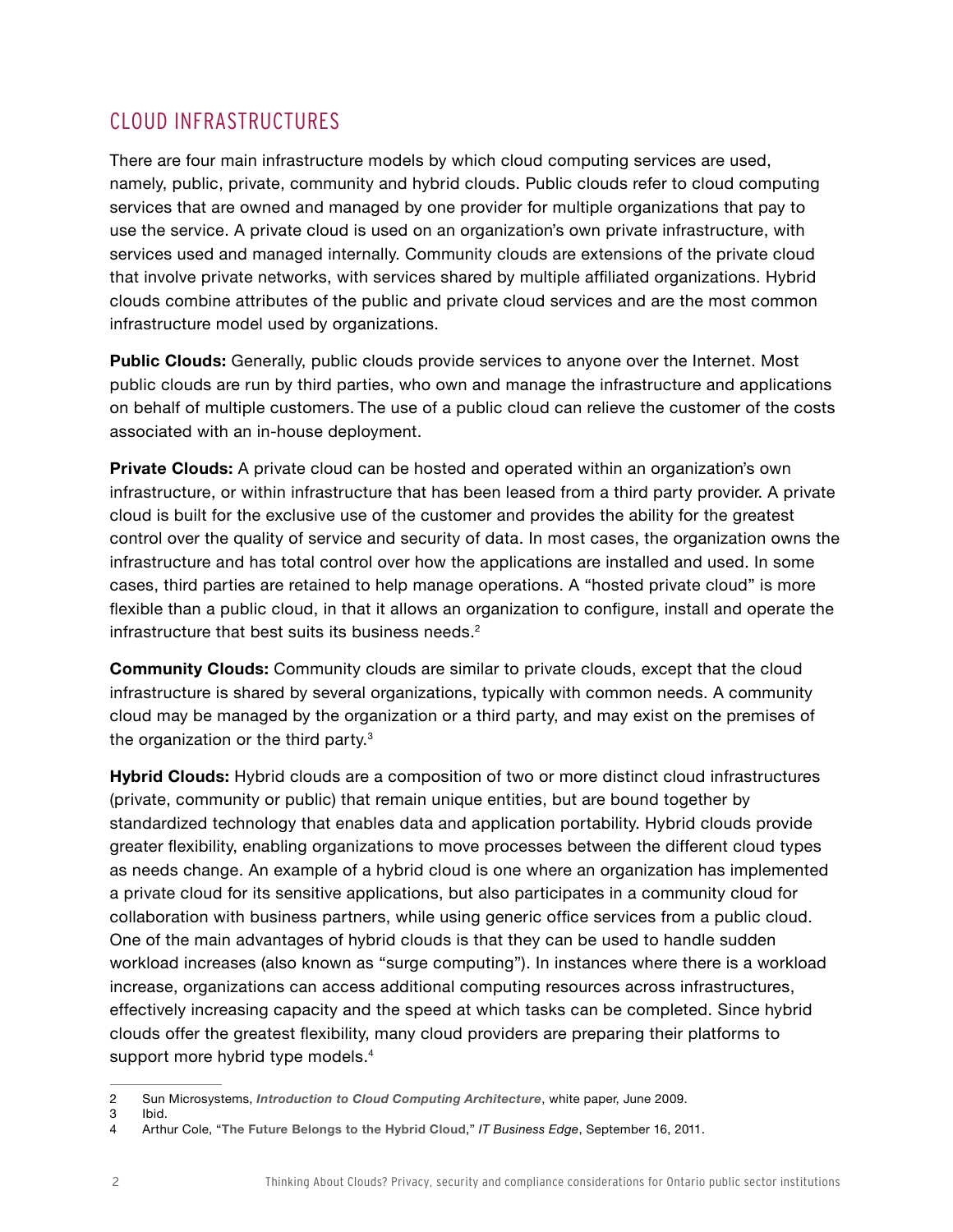## CLOUD SERVICE MODELS

There are three primary models by which cloud computing services are delivered: Infrastructure as a Service (IaaS), Platform as a Service (PaaS) and Software as a Service (SaaS). Each service comes with different benefits and limitations. The three models build upon each other in terms of the number and variety of services used in each model. IaaS is the foundation of all cloud services (the bottom layer) providing the largest number and variety of services, with PaaS (the middle layer) building upon IaaS, and SaaS (the top layer) upon PaaS.

**Infrastructure as a Service:** IaaS is a service model that delivers basic storage and computing capabilities over a network. IaaS clouds provide customers with processing power, networkaccessible storage, network infrastructure components and other fundamental computing resources, such as servers, storage systems, switches and routers. In an IaaS environment, the user is able to run any software that can range from operating systems to high performance computing applications. IaaS can be used by system developers, system administrators and information technology (IT) managers to create, install, monitor and manage services and applications. Customers can be billed according to the amount or duration of the resources consumed, such as central processing unit hours used by virtual computers, volume and duration of data stored, network bandwidth consumed or the number of IP addresses used.

**Platform as a Service:** PaaS is a service model that allows customers to create and use their own applications within the cloud infrastructure of the PaaS provider. Some well-known examples of PaaS services include Google App Engine, Amazon Web Services and Microsoft Azure. PaaS customers can be application developers who design, implement and publish

application software; application testers who run and test applications in a cloud-based environment; and application administrators who configure, monitor and manage applications deployed in a cloud.

Unlike the IaaS model, the customer has no control over the cloud infrastructure. PaaS provides an environment for developers and organizations to create, host and deploy their own applications, saving them from the complexities of the infrastructure side (setting up, configuring and managing elements, such as servers and databases). With PaaS, the customer manages applications and data, while the provider manages the cloud operating system, servers, storage and networking. PaaS

IaaS is the foundation of all cloud services (the bottom layer) providing the largest number and variety of services, with PaaS (the middle layer) building upon IaaS, and SaaS (the top layer) upon PaaS.

customers can be billed according to the number of PaaS users, the processing, storage or network resources consumed by the PaaS application, and the duration of the platform usage.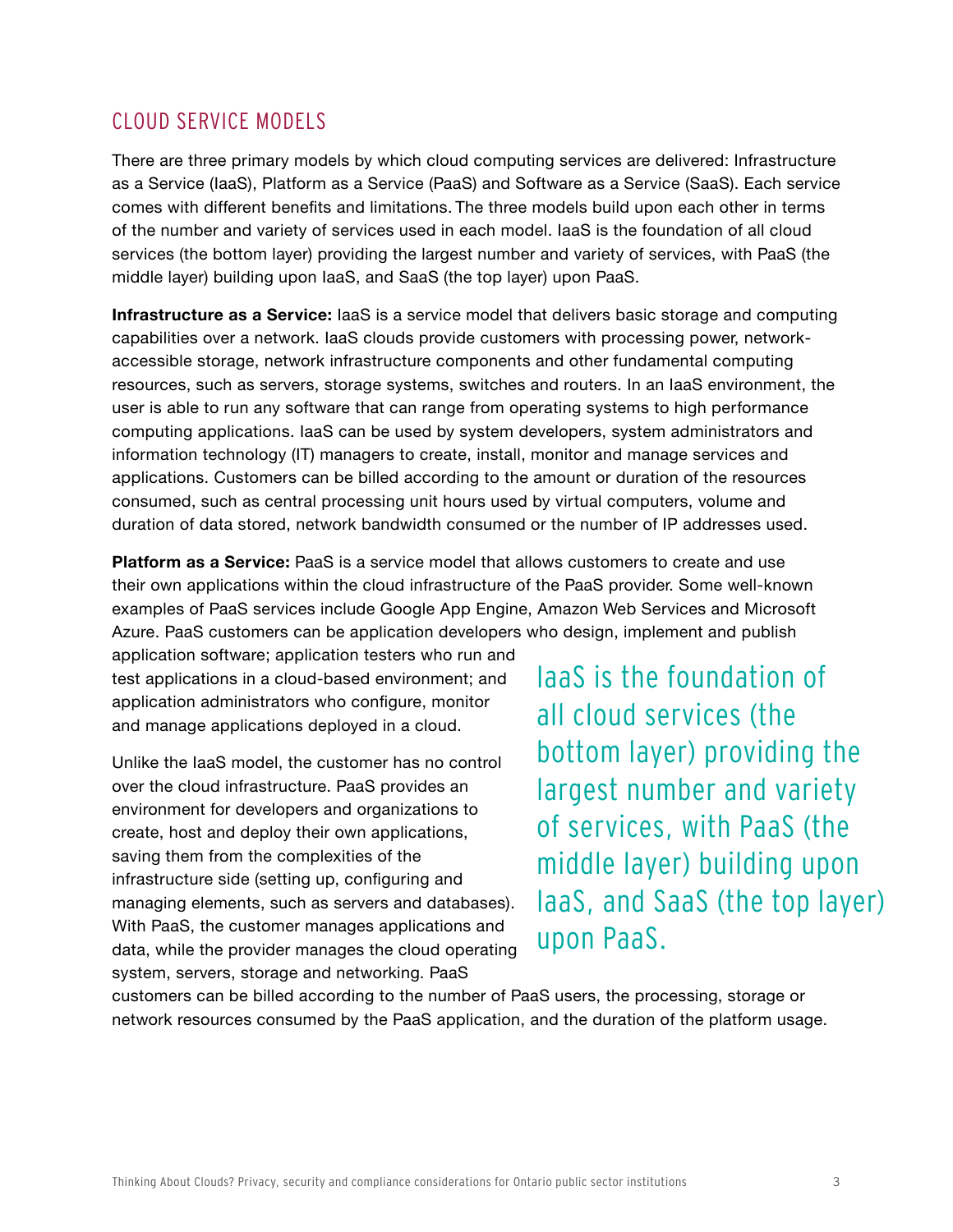**Software as a Service:** SaaS (also known as "on-demand" software) is a service model where a cloud provider licenses the use of on-demand applications to its customers. Common SaaS examples include web hosting, office productivity, document storage and online collaboration tools and services. Customers can interact with this type of service as end-users who directly use software applications (such as webmail), as organizations that purchase access rights for the use of existing software for its staff, or as organizations that customize web-based services for their own, or other, organizations. SaaS providers typically host the applications on their own infrastructure, but may also install the application on the customer's networks or devices.

SaaS customers can be billed based on the number of end-users, the time of use, the network bandwidth consumed, the amount of data stored or the duration of stored data. If the applications are uploaded onto the customer's infrastructure, they are disabled once the ondemand contract expires. In a SaaS environment, the customer has no control over the cloud infrastructure with only limited capabilities to configure applications.

# ADVANTAGES OF CLOUD COMPUTING

Cloud computing offers the potential to use services and applications faster than traditional computing, reducing run and response times by leveraging the infrastructure of third party cloud providers.

Organizations that contract services out to a cloud provider can add functionality, while improving operational efficiency and reducing costs by off-loading the administrative responsibilities associated with deploying and maintaining services.

In some models, organizations do not need to concern themselves with equipment purchases, scalability issues or workload limitations; rather, as cloud customers, they can purchase the ondemand services that are needed to carry out their specific business requirements.

In addition, cloud computing can more effectively address surge computing, as workload spikes can be distributed among servers to alleviate the pressure on one machine.

Finally, cloud computing can provide enhanced security with respect to risks arising in the context of traditional computing. Cloud computing may be more flexible, with access to a greater number of computing resources, allowing it to address security issues more quickly and efficiently. Many kinds of security measures are cheaper when implemented on a larger scale. Therefore, the same amount of investment in security may buy better protection.<sup>5</sup>

There is a wide variation in the power and functionality of cloud services available to organizations. Organizations thinking about cloud services will need to satisfy themselves that the advantages discussed above are applicable to the services under consideration.

<sup>5</sup> "This includes all kinds of defensive measures such as filtering, patch management, hardening of virtual machine instances and hypervisors, etc. Other benefits of scale include: multiple locations, edge networks (content delivered or processed closer to its destination), timeliness of response to incidents, threat management." See European Network and Information Security Agency (ENISA), *[Cloud Computing Security Risk Assessment](https://www.enisa.europa.eu/activities/risk-management/files/deliverables/cloud-computing-risk-assessment)*, special report, November 2009, p. 7.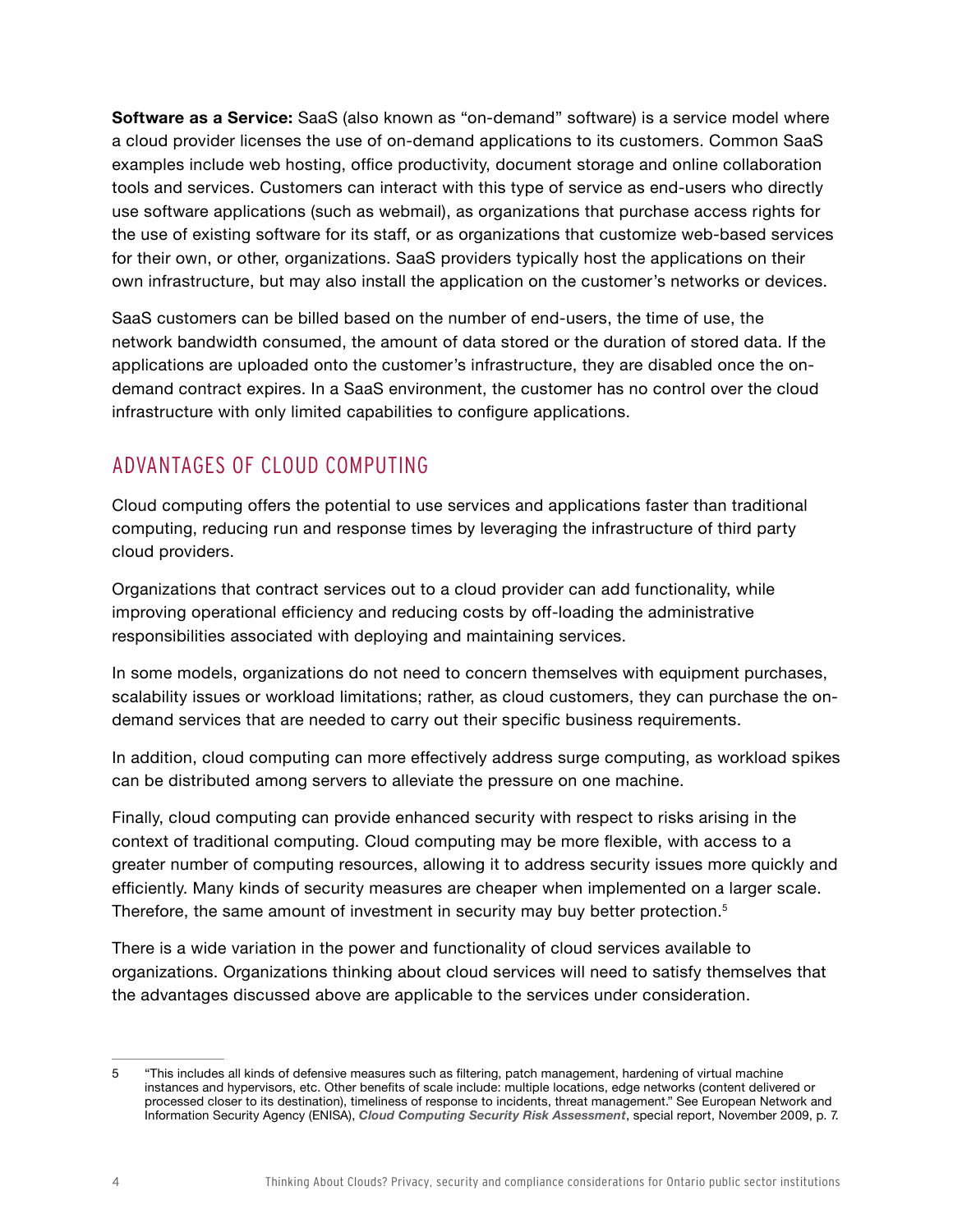# <span id="page-6-0"></span>3. RISKS OF CLOUD COMPUTING

Despite the opportunities for improved operational efficiencies and services, and for reduced overhead and other costs, cloud computing introduces its own privacy, security and compliance risks that must be addressed.6

The discussion that follows is not an exhaustive risk analysis. Ontario public sector institutions have obligations to manage the personal information in their custody and control in ways consistent with Part III of the *Freedom of Information and Protection of Privacy Act (FIPPA)* and Part II of the *Municipal Freedom of Information and Protection of Privacy Act (MFIPPA)* (collectively, "the Acts") and their regulations.

Regulation 460, section 4 under *FIPPA* and Regulation 823, section 3 under *MFIPPA* include specific requirements relating to privacy and security. They state:

- (1) Every head shall ensure that reasonable measures to prevent unauthorized access to the records in his or her institution are defined, documented and put in place, taking into account the nature of the records to be protected.
- (2) Every head shall ensure that only those individuals who need a record for the performance of their duties shall have access to it.
- (3) Every head shall ensure that reasonable measures to protect the records in his or her institution from inadvertent destruction or damage are defined, documented and put in place, taking into account the nature of the records to be protected.

It is an institution's responsibility to fully assess the risks and benefits of cloud services and, in most cases, it is advisable to consult with an IT professional and to obtain legal advice.

While a wholly private cloud, administered solely by an institution for its own uses, may reduce privacy and security risks, the costs associated with this approach make it challenging, if not impossible, for most institutions. As a result, many cloud services are outsourced to, or managed by, third parties. This may result in the introduction of new risks to the privacy and security of the information involved and risks to the institution that may result from noncompliance.

Before considering which cloud infrastructure and service model are right for your institution's

needs, you must determine whether you intend to process personal information in the cloud and the nature of the personal information involved. If your institution is considering a cloud computing service to manage personal information, then you should conduct a privacy impact assessment (PIA). A PIA is a risk management tool used to identify the effects of a

The potential loss of control of information is the chief category of risk associated with moving operations to the cloud.

<sup>6</sup> For an excellent overview of cloud computing risks, see Office of the Privacy Commissioner of Canada, *[Reaching for](https://www.priv.gc.ca/information/research-recherche/2010/cc_201003_e.pdf)  [the Cloud\(s\): Privacy Issues Related to Cloud Computing](https://www.priv.gc.ca/information/research-recherche/2010/cc_201003_e.pdf)*, research paper, March 2010.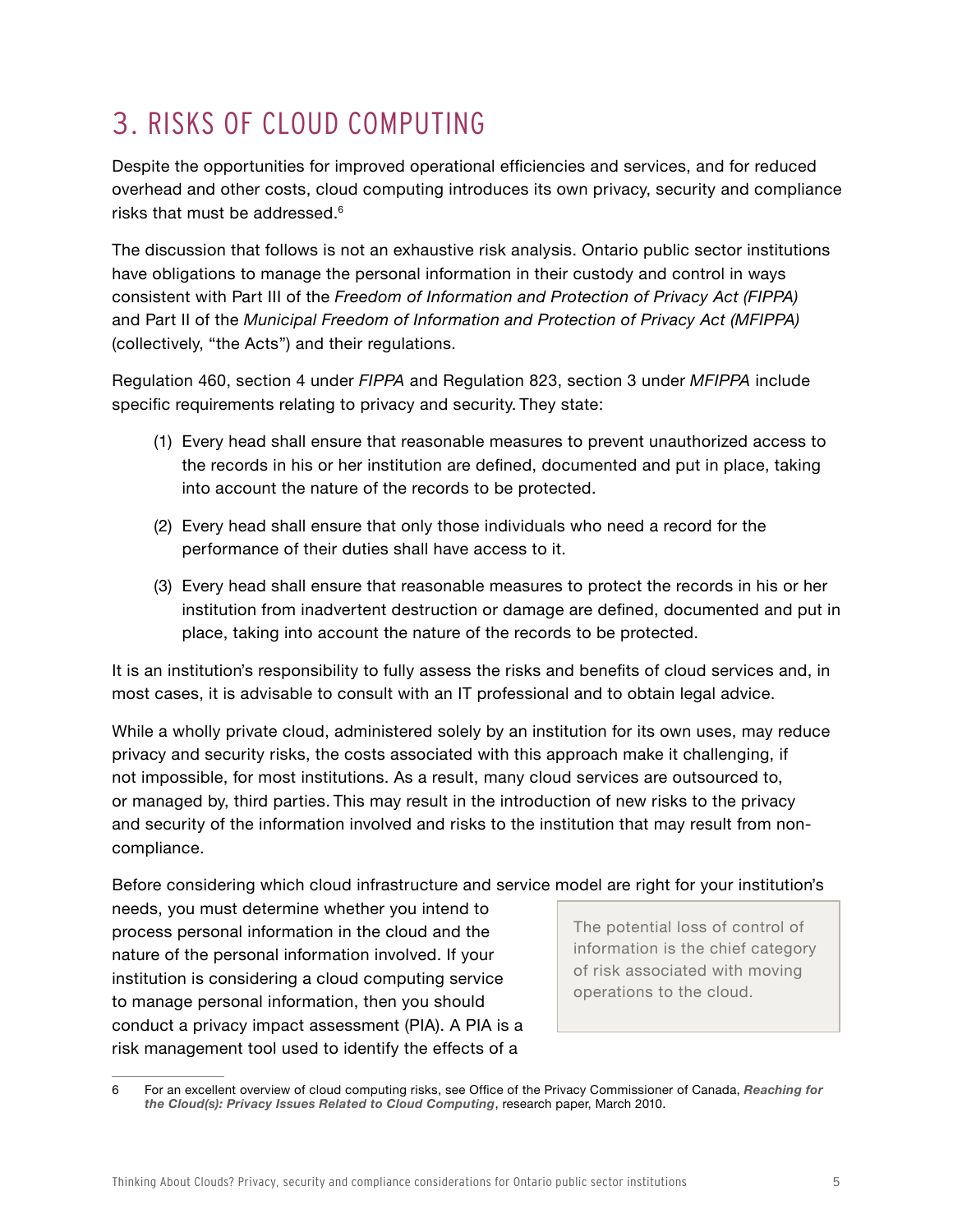proposed or existing information technology, process, system, program or other activity on an individual's privacy. By completing a PIA, you will be able to guide your institution through a process that will identify the privacy impacts and the means to address them.7

## PRIVACY RISKS

The use of cloud computing may introduce or heighten a number of privacy risks, including the following:

## **New Data Streams: New Disclosures, New Uses**

Cloud services have the potential to generate new types of data streams and information, including metadata, which may become available to the cloud service provider, subcontractors and other third parties. Although these data streams may not be relevant to the original cloud operation, there are risks that they will be used either by the institution, the cloud service provider or other parties for unauthorized purposes, such as profiling and marketing. As such, consideration should be given to whether these activities constitute uses or disclosures of personal information under *FIPPA* and *MFIPPA*. If they do, the institution must ensure that there is proper legal authority for them.

### **Unauthorized Processing/Secondary Purposes**

Institutions should consider that cloud service providers may inappropriately access, manipulate or mine the information entrusted to them for purposes not specified or authorized in their contract or under *FIPPA* and *MFIPPA*.

## **Access and Correction Rights**

*FIPPA* and *MFIPPA* include individual rights to access records and to seek correction of personal information. Institutions must ensure that their arrangements with cloud service providers will not negatively impact their ability to comply with their statutory obligations.

Institutions must ensure that their arrangements with cloud service providers will not negatively impact their ability to meet their access to information and correction obligations.

## **Covert Surveillance**

If your institution uses a shared cloud infrastructure, law enforcement requests for access to information in the control of the cloud service provider could result in the inadvertent, or intentional disclosure of additional information beyond what is required to respond to the request, including information owned by other organizations. In addition, the cloud infrastructure increases the risk that individuals and the institutions with custody of their information will be unaware of these disclosures; that is, disclosures may take place without the knowledge or involvement of the institution.

<sup>7</sup> For further information about how to conduct a PIA, see IPC, *[Planning for Success: Privacy Impact Assessment](https://www.ipc.on.ca/images/Resources/Planning for Success - PIA Guide.pdf)  [Guide](https://www.ipc.on.ca/images/Resources/Planning for Success - PIA Guide.pdf)*, May 2015.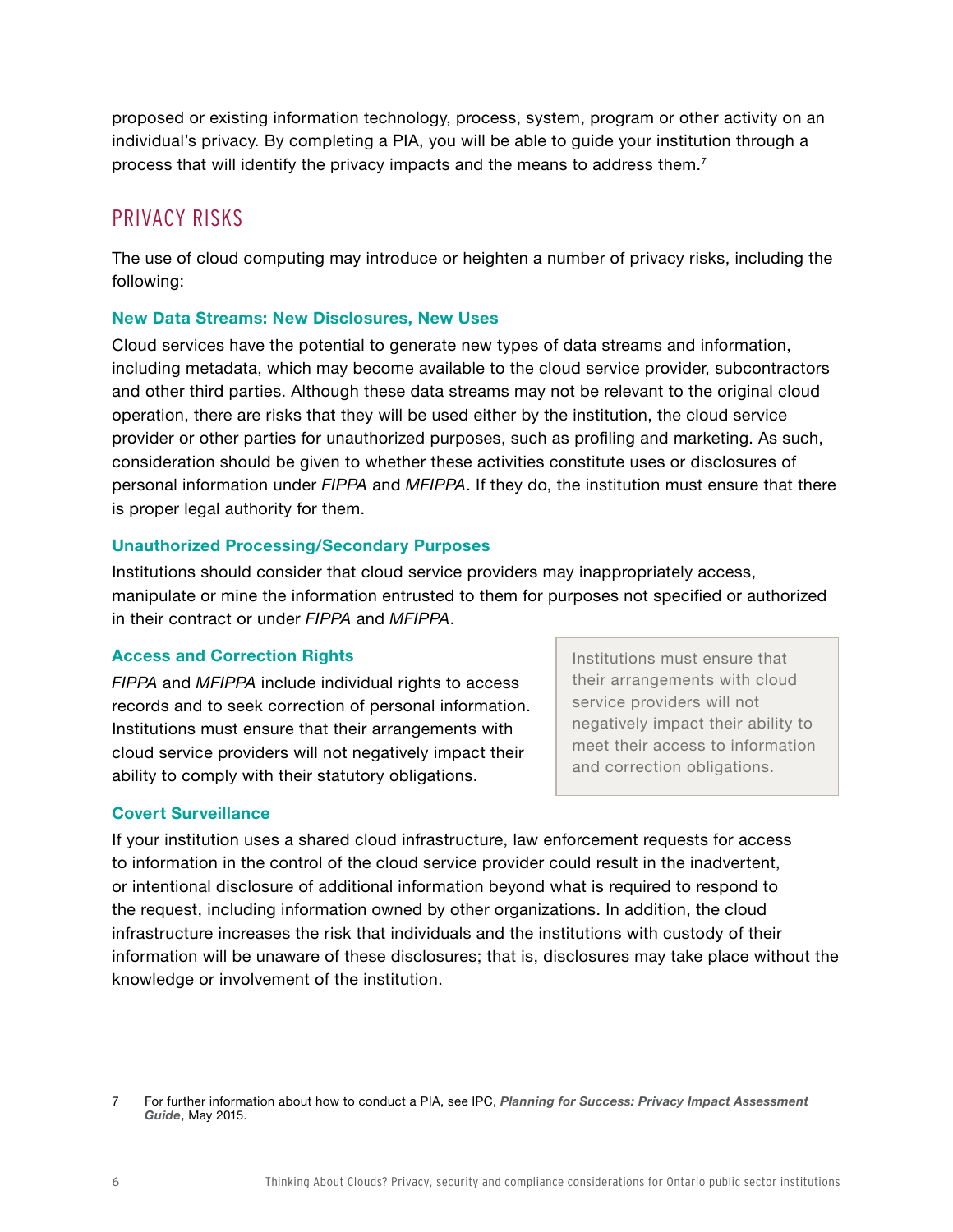# INFORMATION SECURITY RISKS

Maintaining the confidentiality, integrity and availability of information is a significant concern when dealing with cloud service providers. Any scenario that results in the sharing of control of your institution's information holdings represents a potential threat, since the service

provider's infrastructure and security safeguards may be insufficient. Security management is an ongoing challenge when outsourcing services to cloud providers.<sup>8</sup>

For example, you may have no control or input into the operational and functional capabilities of your cloud service provider, or the security associated with safeguarding information. Information may be

Security management is an ongoing challenge when outsourcing services to cloud providers.

encrypted in transit and in storage, but processing typically requires working on unencrypted information. Consequently, the following security risks need to be considered.

#### **Insider Threats**

Greater and more frequent access to larger amounts of information increases the risks posed by insiders. Cloud architecture requires that certain administrative staff manage the data held within the cloud and the security of the cloud. These individuals have significant access and power, potentially increasing the risks of inappropriate access to or use and disclosure of information. The risks may be heightened in those cases where cloud service providers, their staff and any subcontracted agents have the ability to access information without detection or producing an audit trail.

### **Breach Detection, Remediation and Reporting**

Cloud computing may compromise an institution's ability to detect unauthorized access, use or disclosure of information stored and processed with a cloud provider. This may increase the risks of failing to properly deter, contain and remediate breaches when they occur, and to comply with breach reporting requirements.

#### **Backups**

Information ownership questions may arise due to potential replication of information within cloud-based infrastructures. An institution may not know that copies of its information have been created, and this can become a significant issue if the cloud service provider claims ownership of the new copies of the information. Backups also increase risks of interception, unauthorized access, use and disclosure and insecure deletion or destruction. Conversely, in some cloud services, there may be no backups at all, which introduces different risks if the information becomes corrupted or otherwise unavailable.

<sup>8</sup> Security management covers data protection, operational integrity, vulnerability management, identity management, business continuity and disaster recovery.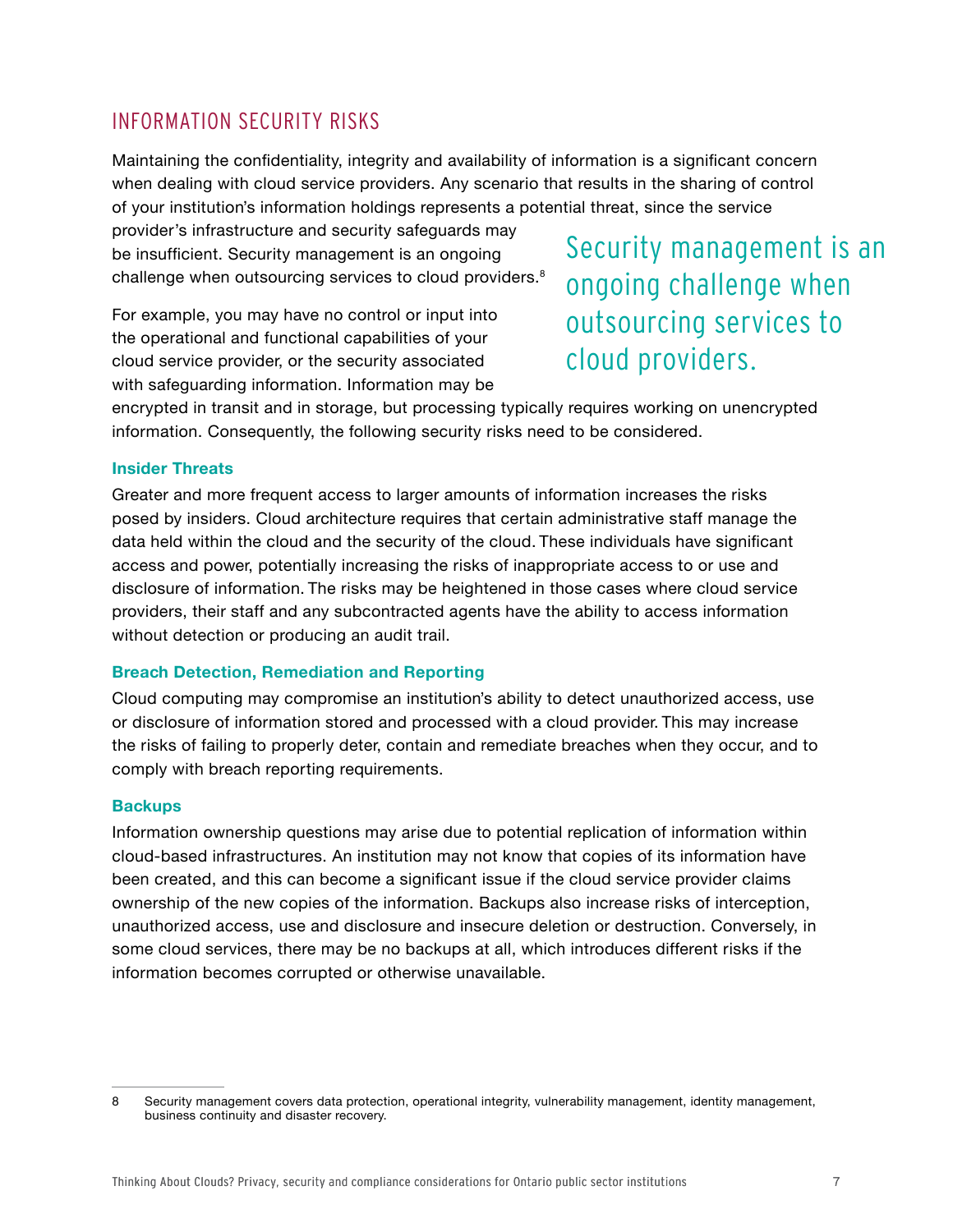#### **Remote Access**

Remote access or browser-based interfaces between the cloud service and individual users may make information more vulnerable to attack, as more data is in transit than in traditional computing. Institutions must critically evaluate a cloud service provider's security practices to ensure that they meet required standards.

### **Multi-tenancy (Non-segregation)**

Cloud computing's strength is founded on shared computing resources that can be instantly accessed in response to demand. This means that an institution's information will typically share storage, memory and routing with unrelated organizations, a situation called "multi-tenancy." However, multi-tenancy introduces risks that information may be accessed by unauthorized parties if not properly segregated. These risks are less significant in the case of private and community clouds.

#### **Data Permanence**

Data permanence is also a risk that institutions must consider. Information must be securely retained while held by the cloud provider, but must also be securely deleted in accordance with your institution's records retention requirements. Some cloud services may not be able to fully delete information. This may occur in cases where the cloud provider has stored extra copies of data in inaccessible locations or if the deletion will impact data of other cloud customers.

#### **Loss of Access**

Cloud computing services, being remote in nature, necessarily depend upon reliable, secure high-speed access between the institutional customer and the cloud service provider. Any interruption of access introduces risks of compromising operations and services. This is a risk factor regardless of the cloud infrastructure or service model that you may choose. Even if you do not know where your data is, a cloud provider should tell you what will happen to your information and service in case of a disaster.

"Any offering that does not replicate the data and application infrastructure across multiple sites is vulnerable to a total failure," says Gartner, Inc., a global IT research and advisory firm. Ask your provider if it has "the ability to do a complete restoration, and how long it will take."<sup>9</sup>

## OTHER COMPLIANCE RISKS

In addition to the need to comply with *FIPPA*, *MFIPPA* and their regulations, Ontario public sector institutions must verify that cloud service providers do not store and process information in a manner that may violate existing institutional policies, other legal requirements or contractual agreements. Certain compliance risks are increased whenever an institution hands over control to a third party.

### **Jurisdiction**

One of the primary concerns with outsourcing to cloud providers is the risk that the data and/ or applications offered by the cloud provider may be physically located and housed outside of

<sup>9</sup> Jay Heiser and Mark Nicolett, Gartner, Inc., *[Assessing the Security Risks of Cloud Computing](https://www.gartner.com/doc/685308/assessing-security-risks-cloud-computing)*, special report, June 3, 2008.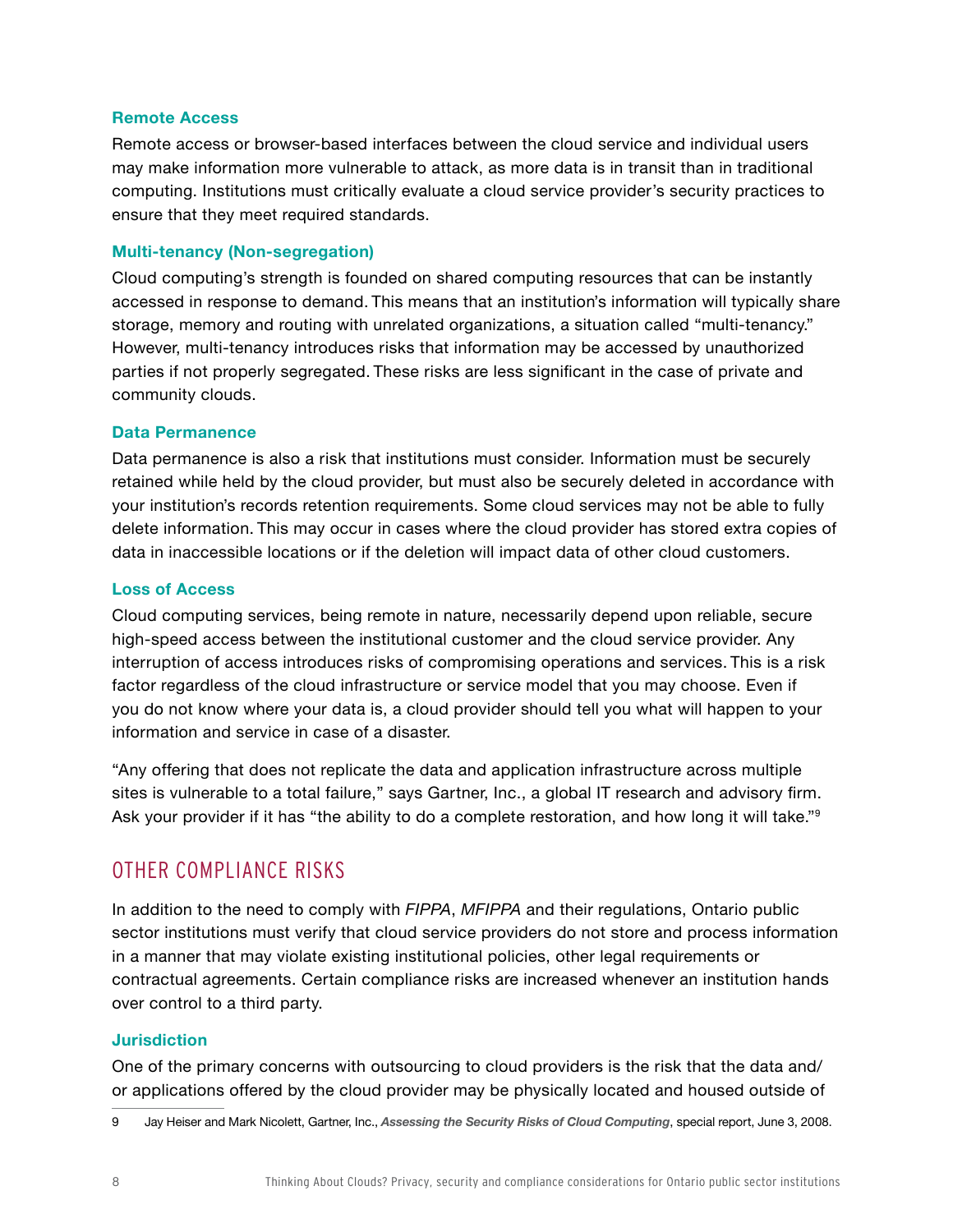the institution's legal jurisdiction. In addition, information stored and processed with a cloud service provider may leave the jurisdiction when in transit from your institution to the cloud provider. Information transmitted or stored outside of the country or managed by a foreign owned provider could be subject to the laws of the country housing the data or that of the provider. These laws may be substantially different from Ontario laws. For example, in the event of a dispute with the cloud service provider, institutions may be forced to seek remedies under foreign regulatory regimes.10 These risks may be compounded if the cloud service provider subcontracts processing to agents and partners located in other jurisdictions.

#### **Audit/Certification**

It may be difficult to audit your institution's information management practices in a cloud environment, particularly where other organizations share a common infrastructure. Cloud service providers may be reluctant to allow customers to directly audit their facilities and practices, and may insist that the institution accept their own assessments and reports or those of third parties chosen by the provider.

### **Lock in/Portability**

Institutions run the risk of being "locked in" to a single cloud service provider. Without adequate guarantees of access to data, application and service portability, it may be difficult for the institution to migrate from one provider to another, or to migrate data and services back to an in-house IT environment. This introduces the risk of dependency on a particular cloud service provider.

Some cloud providers use contracts of adhesion, which means institutions that seek their services will not have the power to negotiate or modify the terms. This poses significant compliance and other risks.

#### **Contracts of Adhesion**

A "contract of adhesion" is a standard form "take-it-or-leave-it" contract drafted by one party. Some cloud providers use contracts of adhesion, which means institutions that seek their services will not have the power to negotiate or modify the terms. This poses significant compliance and other risks. The main risk is that the terms of service that govern the relationship with the cloud service provider may allow for the collection, use, disclosure and retention of information by the provider that is contrary to the Acts. Therefore, these standard contracts may not enable compliance with *FIPPA* and *MFIPPA*, their regulations and other relevant legislation or government policy guidelines. Moreover, the cloud provider may have the right to unilaterally change the contractual terms, making the evaluation of risks at the outset challenging.

Some cloud providers are reluctant to enter into customized contracts as they benefit from economies of scale associated with the delivery of identical services to their various clients. While larger institutions may have the ability to negotiate special arrangements, smaller institutions may not have that ability.

<sup>10</sup> The IPC provides guidance on outsourcing in *[PC12-39: Reviewing the Licensing Automation System of the Ministry](https://www.ipc.on.ca/images/Findings/2012-06-28-MNR_report.pdf)  [of Natural Resources: A Special Investigation Report](https://www.ipc.on.ca/images/Findings/2012-06-28-MNR_report.pdf)*, June 2012.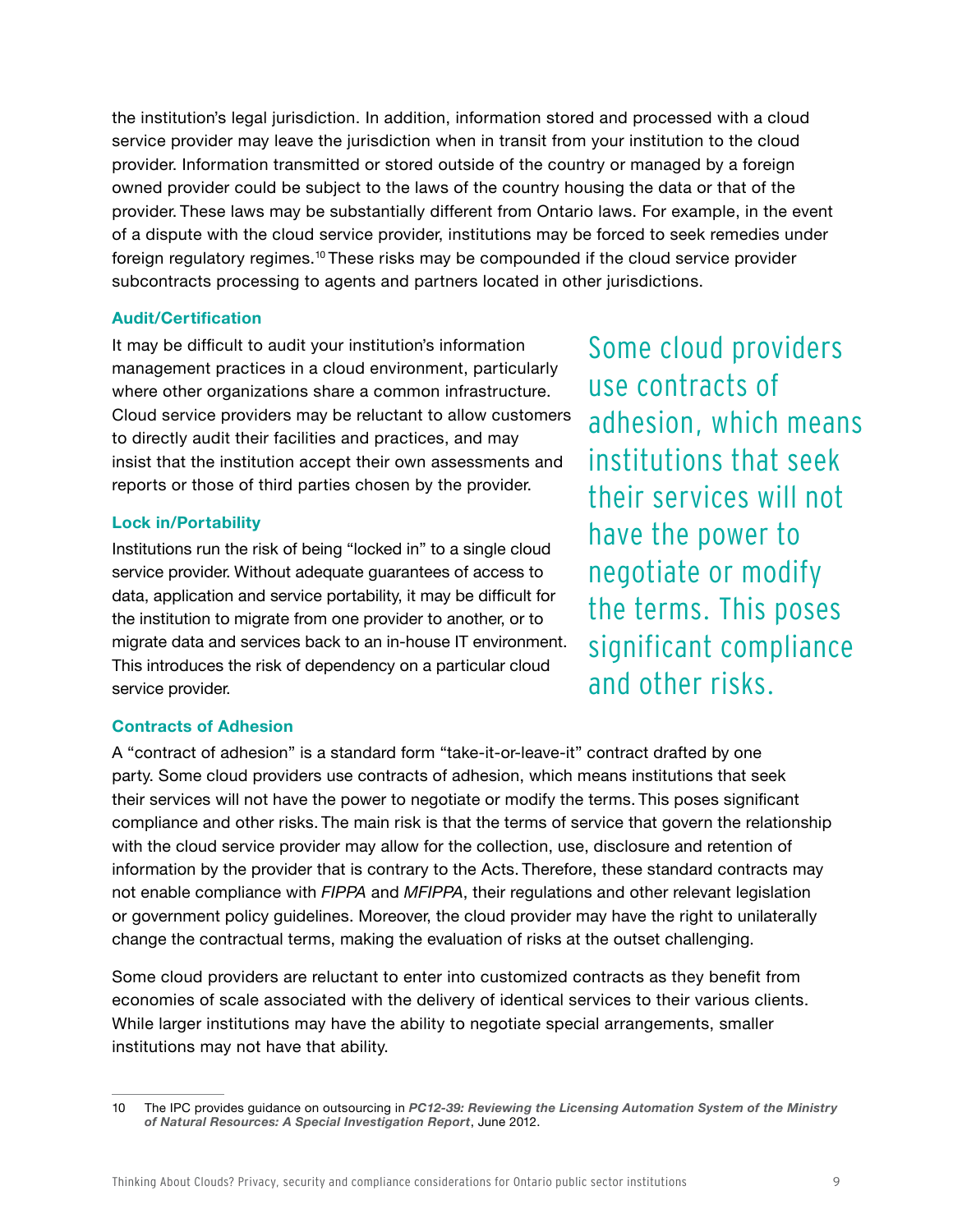# <span id="page-11-0"></span>4. RISK MITIGATION STRATEGIES

The following risk mitigation strategies should be considered if your institution is thinking about using a cloud service provider to process and store personal information. Consult with your privacy, security and legal staff about requirements and practices that may be specific to your institution and your project.

# KNOW YOUR LEGAL AND POLICY OBLIGATIONS

There is no legal prohibition in Ontario against outsourcing computing services to a third party cloud service provider. This applies regardless of whether the third party stores personal information in a foreign jurisdiction. However, *FIPPA* and *MFIPPA* and their regulations do impose legal requirements that must be met regardless of where the data resides or is processed.

The critical question is whether your institution has taken reasonable steps to protect the privacy and security of the records in its custody and control.11 Accountability for meeting legal and policy requirements to protect personal information rests with institutions, whether or not they choose to outsource to external service providers. As such, institutions must ensure that their arrangements with cloud service providers will not negatively affect their compliance with the Acts. Obtaining an appropriate solution requires prudence, diligence and vigilance on the part of the cloud customer. At a minimum, institutions should conduct feasibility assessments to determine if existing legal and policy requirements allow for the provisioning of external services of this nature.

The existence of relevant mandates, policies and standards adopted by the institution should also be acknowledged and considered at the outset. For example, your institution's procurement policies may specify additional requirements and conditions about engaging third party services, and standardized contract clauses may be required.

# BUILD YOUR BUSINESS CASE

Is outsourcing to the cloud the best option? Institutions considering the use of cloud based services are strongly encouraged to develop a comprehensive business case for migrating to cloud services. A project management approach is recommended, involving the following actions:

- Engage your privacy, security and IT staff in the cloud project from the beginning to ensure that privacy and security issues are considered as early as possible.
- Consult with internal and external stakeholders, including end-users, to understand, document and communicate cloud project requirements, organizational capabilities and assigned roles.
- Review current information security management policies and processes to assess how these would be addressed or supported in various cloud infrastructures, service models and use case scenarios.

<sup>11</sup> For additional details see section 3 of Regulation 823 under *MFIPPA* and section 4 of Regulation 459 under *FIPPA*.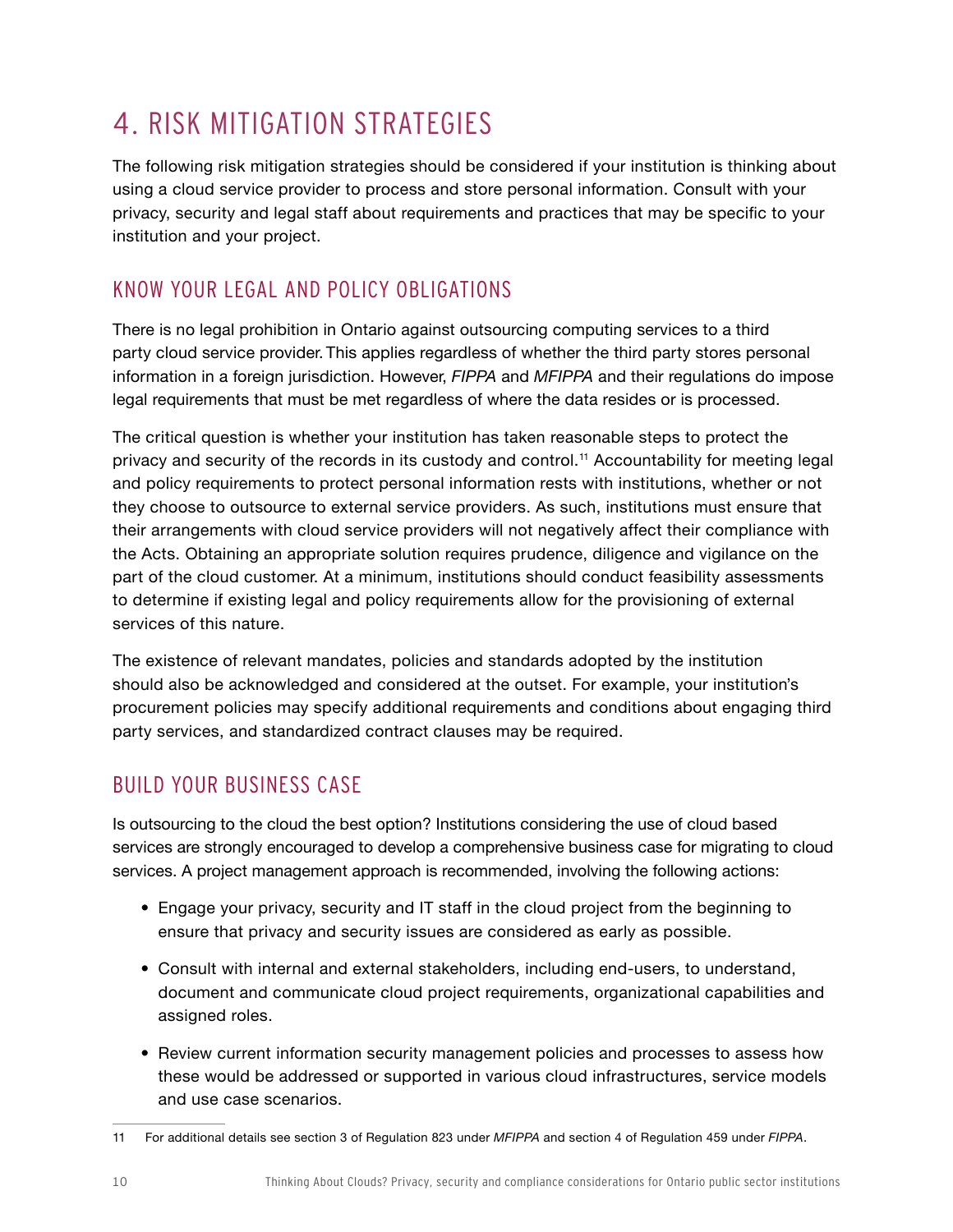- Identify privacy and security risks associated with the proposed project design and operation and identify which cloud solution, if any, best matches the institution's needs. Conducting threat and risk assessments (TRAs) and PIAs is considered to be a privacy and security best practice. They will help identify risks and mitigation strategies.
- Get executive buy-in and sign-off to ensure accountability for all project-related decisions that impact privacy, security and compliance.

# MINIMIZE PERSONAL INFORMATION

Data minimization refers to the practice of reducing the amount of personal information collected, used or disclosed to the minimum extent necessary. This practice supports privacy and security and reduces risks, as there is less information to protect against loss, theft or misuse. Good privacy and security design ensures that institutional programs, computing processes and end-users collect, use and disclose personal information only when necessary and for narrowly defined, legitimate purposes.

In the context of cloud computing, one strategy is to segregate personal information for local "in-house" processing, perhaps in the form of a non-hosted private cloud, while using other cloud computing services to handle public and non-sensitive data processing. According to statements made by the Ontario government, this is the approach it has taken to date.<sup>12</sup>

Encryption tools and methods can minimize information exposure and risk. Encrypting personal information at rest and in transit is a best practice that helps ensure effective organizational control of information in the cloud.<sup>13</sup> In some circumstances, encryption may even be used during processing.<sup>14</sup> In all instances, it is essential that encryption and decryption keys be securely generated and managed, and remain under the exclusive control of the institution.

Tokenization is a promising area of security-enhancing technology, where identifiable data is replaced with a random surrogate value. Tokenization methods allow cloud customers to use some cloud computing services, but to effectively retain personal information "in-house."15

Good privacy and security design ensures that institutional programs, computing processes and end-users collect, use and disclose personal information only when necessary and for narrowly defined, legitimate purposes.

<sup>12</sup> The Ontario.ca website contains only publicly-available information and has been moved to Amazon's cloud servers while high sensitivity data such as personal information is stored in government-run data centres. See Andrew Brooks, "**[Ontario data centre shutdown will save \\$20 million, province says](http://www.itworldcanada.com/article/ontario-data-centre-shutdown-will-save-20-million-province-says/93166)**," *IT World Canada*, May 13, 2014 and Jesse Ward, "**[Ontario closing 20 data centres as it moves to cloud computing](http://globalnews.ca/news/1316618/ontario-closing-20-data-centres-as-it-moves-to-cloud-computing/)**," *Global News*, May 7, 2014.

<sup>13</sup> IPC, *[Modelling Cloud Computing Architecture Without Compromising Privacy: A Privacy by Design Approach](https://www.ipc.on.ca/images/resources/pbd-NEC-cloud.pdf)*, May 2010.

<sup>14</sup> For example, homomorphic encryption. See Erica Naone, "**[Homomorphic Encryption: Making cloud computing more](http://www2.technologyreview.com/article/423683/homomorphic-encryption/)  [secure](http://www2.technologyreview.com/article/423683/homomorphic-encryption/)**," *MIT Technology Review*, May/June 2011.

<sup>15</sup> For a discussion of tokenization in the context of cloud computing services, see Office of the Information and Privacy Commissioner for British Columbia, *[Updated guidance on the storage of information outside of Canada by public](https://www.oipc.bc.ca/public-comments/1649)  [bodies](https://www.oipc.bc.ca/public-comments/1649)*, June 16, 2014.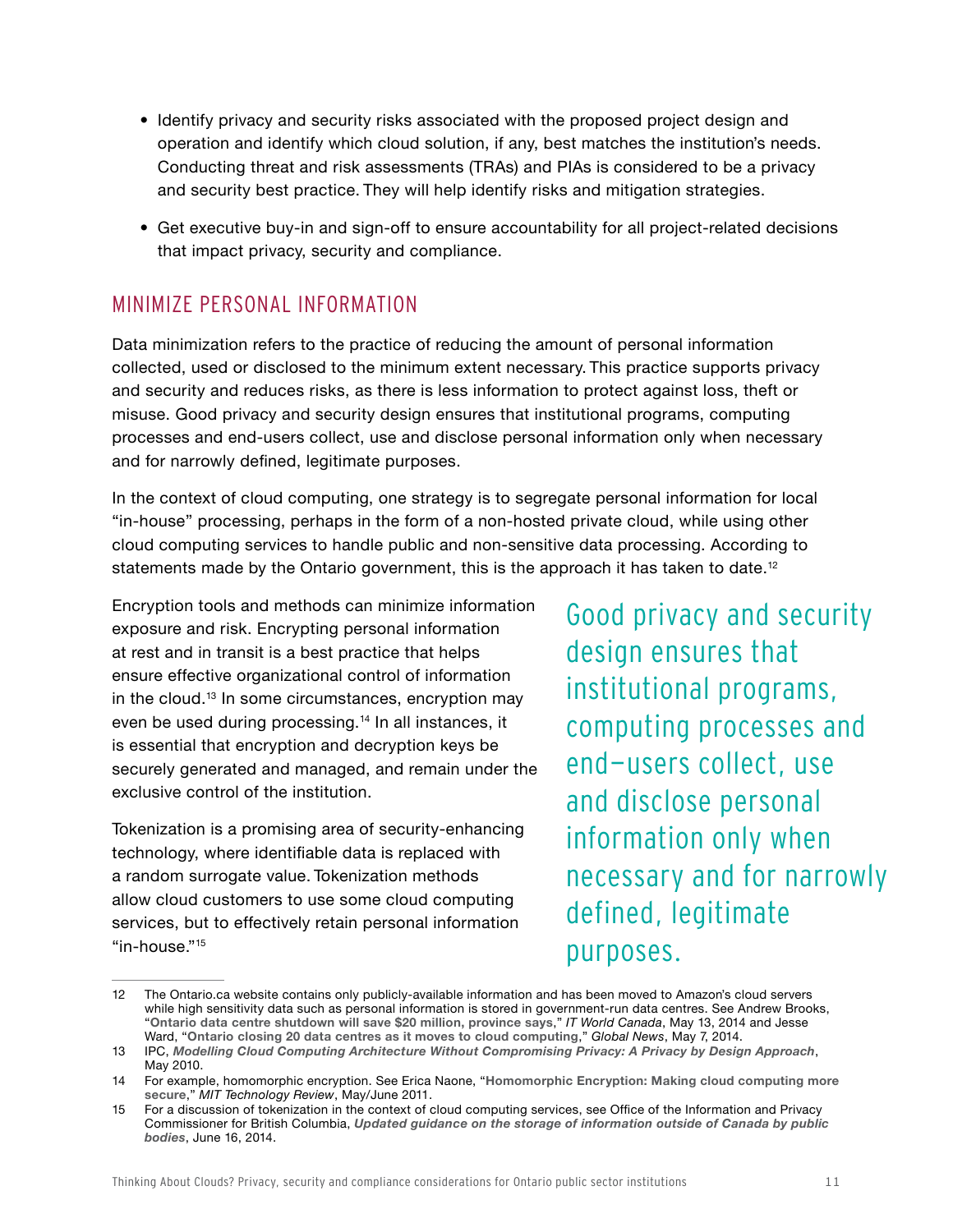De-identification techniques and re-identification risk management procedures are some of the strongest and most important tools to protect the privacy and security of personal information.<sup>16</sup>

Comprehensive PIAs will help identify where to best apply data minimization methods in order to reduce risks.

# KNOW YOUR CLOUD SERVICE PROVIDER

It is a prudent business practice to carefully consider all service providers and agents and their services before entering into contractual relations with them. Cloud service providers are no exception. In fact, they should be subjected to additional scrutiny, commensurate with the scope and scale of the functions they may perform on behalf of your institution and the sensitivity of the information involved. In your review, obtain answers to the following questions:

- Is the cloud provider solvent and reputable, and does it have a credible performance record, especially regarding security and privacy compliance issues? Ideally, your cloud service provider will never become insolvent or be acquired by another company. You must be sure your information will remain available even after such an event, including rights to application source code needed to access the information. "Ask potential providers how you would get your data back and if it would be in a format that you could import into a replacement application."17
- Do you fully understand the cloud provider's product and service offerings? Does the cloud service provider adhere to recognized standards? What are the standards and how do they relate to the cloud provider's services?<sup>18</sup>
- Are the cloud provider's information management policies and practices documented, available and described in sufficient detail? Knowing the cloud service provider means knowing how they run their business and having confidence that their operations will be a good fit with that of the cloud customer.
- Where will your information be processed and stored? You should understand the implications of processing and storing information in other jurisdictions. You should also understand any available options and remedies for the negative effects, if any, arising from processing and storage methods.
- Does the cloud provider subcontract any part of its operations? If so, to whom and under what circumstances does subcontracting occur and do you have any input into or say over these practices?

<sup>16</sup> IPC, *[De-identification Protocols: Essential for Protecting Privacy](https://www.ipc.on.ca/images/Resources/pbd-de-identifcation_essential.pdf)*, June 2014.

<sup>17</sup> Gartner, Inc., *[Assessing the Security Risks of Cloud Computing](https://www.gartner.com/doc/685308/assessing-security-risks-cloud-computing)*.

<sup>18</sup> For a good discussion of relevant cloud standards, see National Institute of Standards and Technology (NIST), [SP 500-293: US Government Cloud Computing Technology Roadmap, Vol II](http://nvlpubs.nist.gov/nistpubs/SpecialPublications/NIST.SP.500-293.pdf), special publication, October 2014.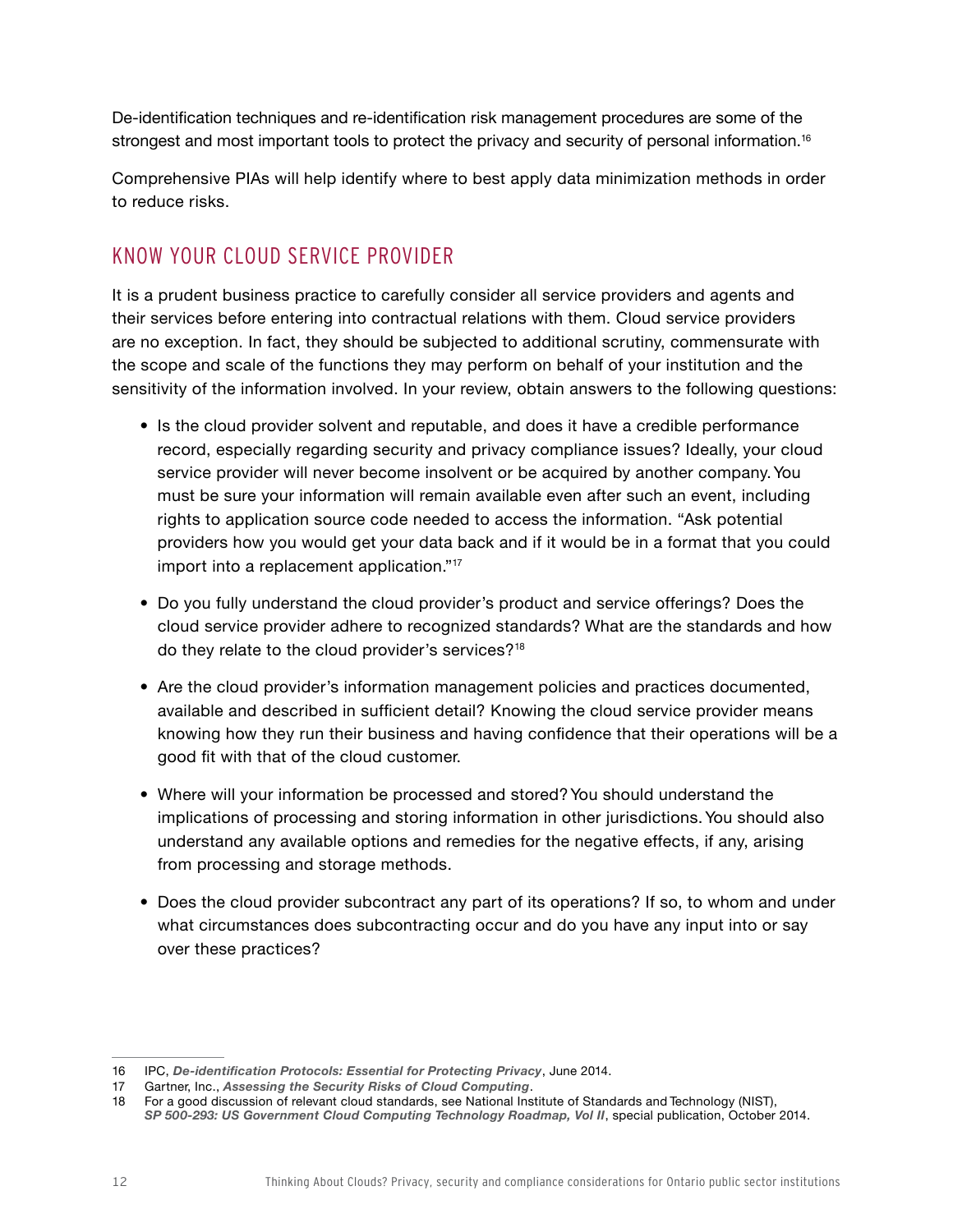- Can you carry out site visits and audits and, if so, under what circumstances? According to Gartner, Inc., "cloud services are especially difficult to investigate because logging and data for multiple customers may be co-located and may also be spread across an ever-changing set of hosts and data centers. If you cannot get a contractual commitment to support specific forms of investigation, along with evidence that the vendor has already successfully supported such activities, then your only safe assumption is that investigation and discovery requests will be impossible."19 If the cloud provider adheres to recognized privacy, security and accountability standards, then institutions can sometimes rely on independent audits, evaluations, assessments and certifications to enhance confidence and trust in the provider.
- Do the cloud provider's standard contractual terms and conditions, and service-level agreements (SLAs), satisfy your compliance requirements?

# NEGOTIATE COMPREHENSIVE AND ENFORCEABLE CONTRACTS

Contract provisions are critical for ensuring the cloud service provider's compliance with an institution's privacy, security and access obligations. Contracts should have provisions that address:

- information ownership.
- limits on information collection, use and disclosure,
- limits on the jurisdictions in which the information may be stored,
- treatment of confidential information (including personal information),
- employee awareness and training,
- limits on subcontracting,
- security management including logging and auditing,
- breach incident response, management and notification,
- information retention and destruction,
- periodic vulnerability assessments,
- the availability of audit results,
- governing law and jurisdiction and
- enforceable remedies for non-compliance.<sup>20</sup>

Contractual terms should include specific measurable criteria for judging whether privacy and security standards are being met. Industry standards, corporate guidelines or any other information management obligations should be reflected in contracts and SLAs to ensure that cloud providers adhere to business requirements. Cloud services should be regularly monitored and evaluated to determine whether they should be continued. Cloud service providers should also be able to supply the appropriate documentation to validate that their infrastructure and service models meet your institution's requirements.<sup>21</sup>

<sup>19</sup> Gartner, Inc., *[Assessing the Security Risks of Cloud Computing](https://www.gartner.com/doc/685308/assessing-security-risks-cloud-computing)*.

<sup>20</sup> For a discussion regarding contractual provisions related to outsourcing, see IPC, *[PC12-39: Reviewing the Licensing](https://www.ipc.on.ca/images/Findings/2012-06-28-MNR_report.pdf)  [Automation System of the Ministry of Natural Resources: A Special Investigation Report](https://www.ipc.on.ca/images/Findings/2012-06-28-MNR_report.pdf)*, June 2012, pp. 7-9

<sup>21</sup> For example, ISO 27001 security framework standard and associated controls (e.g. 27002, 27018). See International Organization for Standardization, "**[ISO/IEC 27001 - Information security management.](http://www.iso.org/iso/home/standards/management-standards/iso27001.htm)**"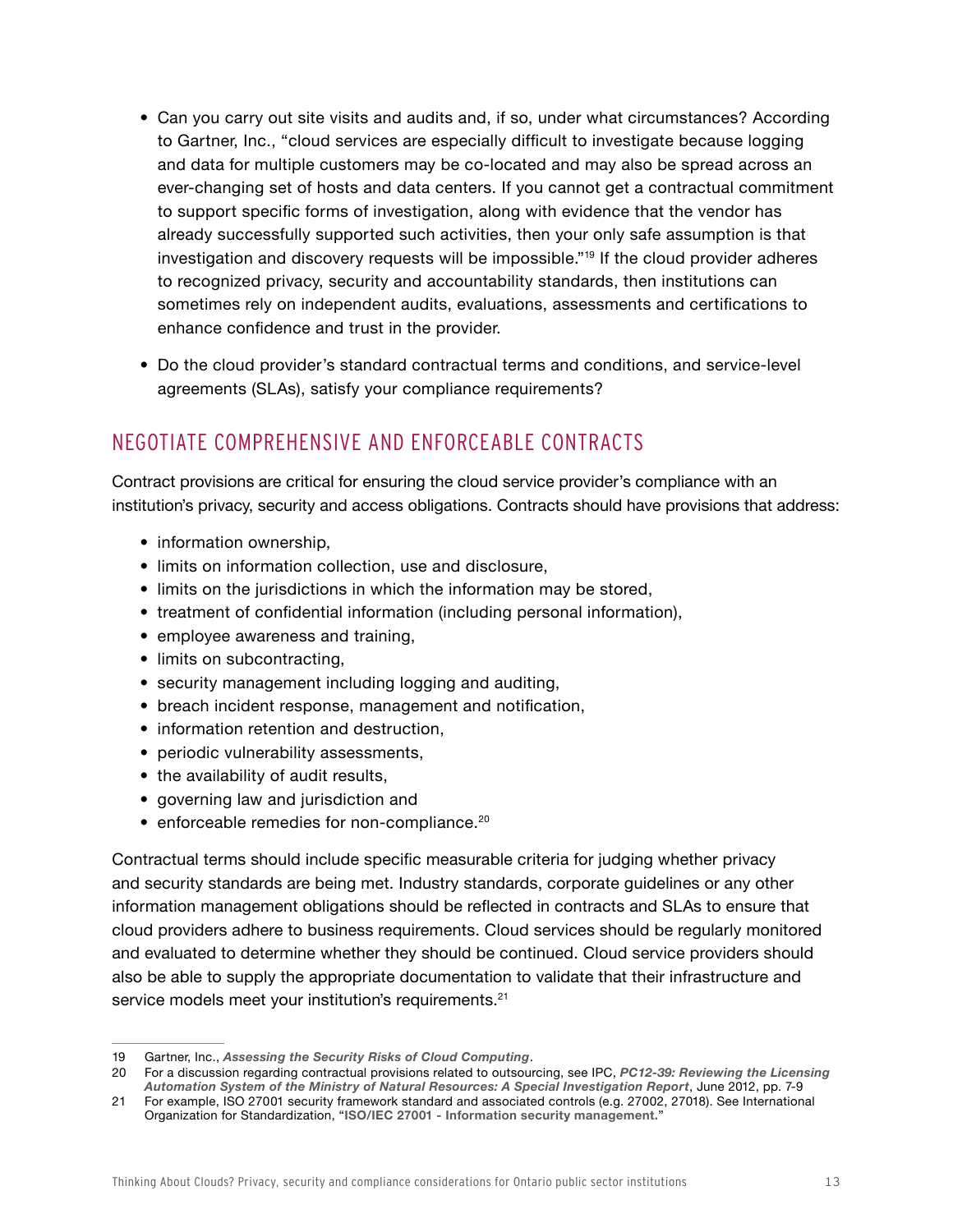### **Standards**

It may be easier to evaluate the nature and quality of the cloud services being offered when the provider has been assessed or certified as adhering to one or more industry standards. In these circumstances, institutions have an independent basis on which to conduct their evaluation of the services.

Understand the limits and applicability of relevant standards.

Up-to-date, relevant cloud-related security, performance, interoperability and portability standards are important to the successful design, deployment and operation of cloud computing projects. Widely agreed-upon standards, verifiable by third parties, can be cited in contracts and SLAs to demonstrate effective accountability.

A number of third party audit/reporting frameworks and certification schemes exist to help customers evaluate the security controls in place for a given cloud service provider. Some frameworks focus on accountability and transparency, in addition to security and assurance.

The International Organization for Standardization (ISO), the US National Institute for Standards and Technology (NIST), and some private-sector organizations, such as the American Institute of Chartered Public Accountants (AICPA) and the Cloud Standards Alliance (CSA), have developed standards applicable to cloud computing services that provide some degree of assurance about the services offered by providers that meet those standards.

ISO/IEC 27018 — *Code of practice for personal information (PI) protection in public clouds acting as PI processors* (ISO 27018) — is a voluntary international standard that establishes commonly accepted control objectives, controls and guidelines for implementing measures to protect personal information processed in a public cloud computing environment. ISO 27018 includes guidelines that are based on the information security standard ISO/IEC 27002.<sup>22</sup> Implementation of the standard by cloud providers may vary. Therefore, institutions need to ensure that their contract with a cloud provider is comprehensive and satisfies their legislative and other requirements.

Service Organization Control (SOC) evaluation reports are based on the AICPA AT 101/SSAE 16 *Trust Principles*, 23 and examine operational controls, including security and privacy. Type I reports examine the design of operational controls for a specified point (or "snapshot") in time, while Type II reports include testing the effectiveness of those controls and their likely efficacy over a specified period of time.<sup>24</sup>

<sup>22</sup> ISO/IEC 27002 provides best practice recommendations on information security management for use by those responsible for initiating, implementing or maintaining information security management systems.

<sup>23</sup> For more information, see American Institute of CPAs (AICPA), "**[Trust Services Principles and Criteria](http://www.aicpa.org/InterestAreas/InformationTechnology/Resources/SOC/TrustServices/Pages/Trust Services Principles%E2%80%94An Overview.aspx)**."

<sup>24</sup> For more information, see American Institute of CPAs (AICPA), "**[Statements on Standards for Attestation](http://www.aicpa.org/Research/Standards/AuditAttest/Pages/SSAE.aspx)  [Engagements](http://www.aicpa.org/Research/Standards/AuditAttest/Pages/SSAE.aspx)**."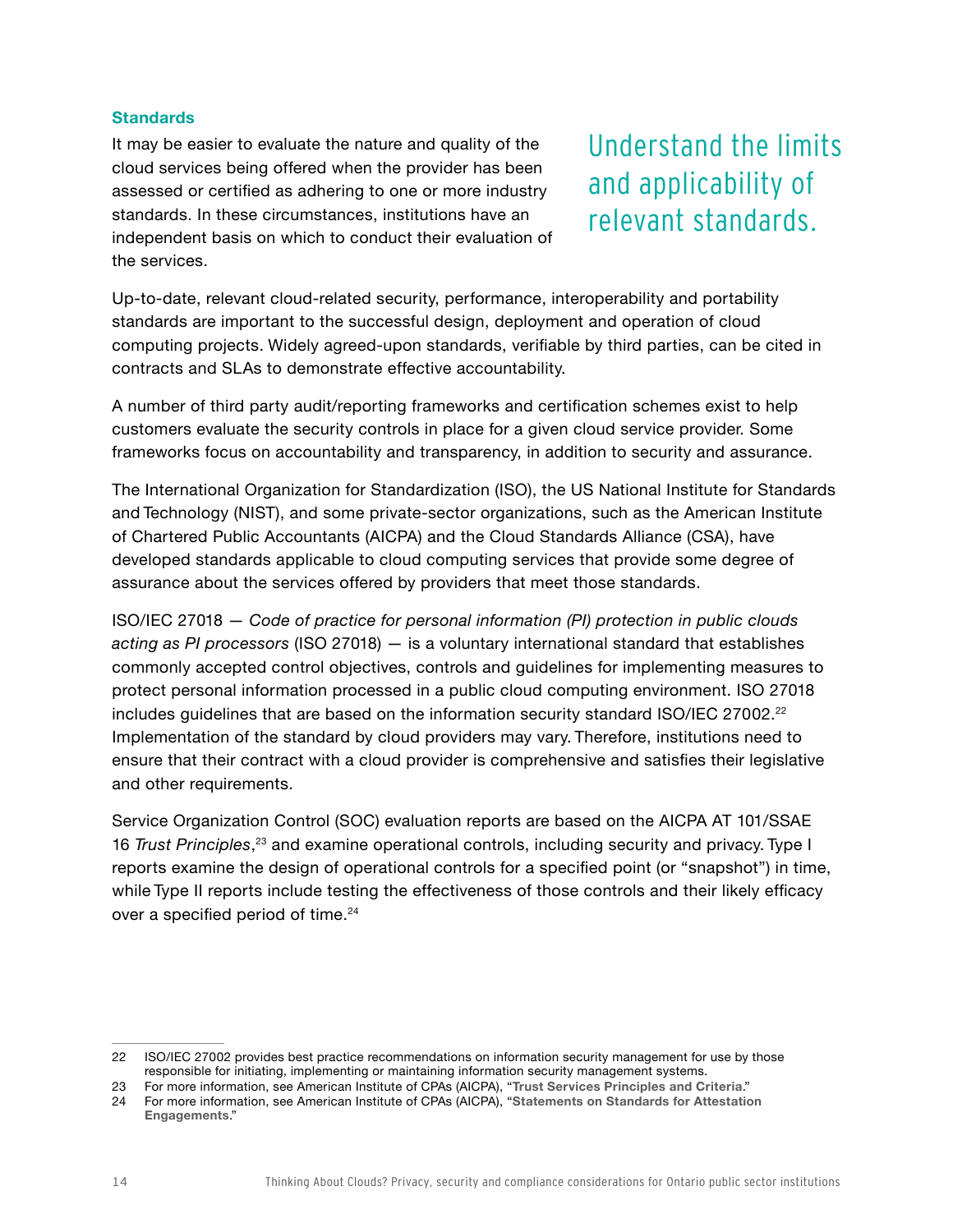The CSA Security, Trust and Assurance Registry (STAR) is a cloud service assessment and assurance program intended to help cloud service providers demonstrate security controls and maturity.<sup>25</sup> STAR is based on several widely recognized reporting and certification standards.<sup>26</sup>

In addition, it may be worth noting that authorities in some other jurisdictions have mandated government-wide "Cloud First" policies that require public institutions to evaluate safe, secure cloud computing options before making any new investments.<sup>27</sup> To this end, national regulators have prescribed standards and other criteria to be observed when public institutions outsource to the cloud. These criteria vary by jurisdiction. For example, the US Federal Risk and Authorization Management Program (FedRAMP) provides a standardized approach to security assessment, authorization and continuous monitoring of cloud products and services for US government institutions.28 Unlike some cloud service adoption models, FedRAMP requires that assessment and authorization be based on independent review and evidence. In the UK, the

GOV.UK Digital Marketplace (formerly CloudSpace) offers similar "G-Cloud" evaluation services for the benefit of UK government customers.<sup>29</sup>

Some standards only specify what issues need to be addressed, but not how they are resolved. Institutions must understand the limits and applicability of these standards when engaging cloud providers who claim to be or are certified compliant.

## HAVE AN INCIDENT MANAGEMENT PLAN

• Develop plans to address potential problems such as interrupted access to cloud computing resources or privacy breaches.

Ensure that legal, technical and organizational mechanisms are in place so that actual or suspected privacy breaches are reported and acted upon in a timely manner.

- Retain the ability to access personal data at any time, make corrections and investigate any allegations of non-compliance.
- Ensure that legal, technical and organizational mechanisms are in place so that actual or suspected privacy breaches are reported and acted upon in a timely manner.

<sup>25</sup> See Cloud Security Alliance, "**[CSA Security, Trust & Assurance Registry \(STAR\)](https://cloudsecurityalliance.org/star/)**."

<sup>26</sup> See Cloud Security Alliance, "**[Cloud Controls Matrix Working Group](https://cloudsecurityalliance.org/group/cloud-controls-matrix/)**."

<sup>27</sup> For example, see Vivek Kundra, United States White House CIO, *[Federal Cloud Computing Strategy](https://www.whitehouse.gov/sites/default/files/omb/assets/egov_docs/federal-cloud-computing-strategy.pdf)*, special publication, February 8, 2011 and UK Cabinet Office, "**[Government adopts 'Cloud First' policy for public sector IT](https://www.gov.uk/government/news/government-adopts-cloud-first-policy-for-public-sector-it)**," press release, May 2013.

<sup>28</sup> FedRAMP draws upon NIST SP 800-53 as a basis for controls. See National Institute of Standards and Technology (NIST), *[Security and Privacy Controls for Federal Information Systems and Organizations](http://nvlpubs.nist.gov/nistpubs/SpecialPublications/NIST.SP.800-53r4.pdf)*, special publication, April 2013.

<sup>29</sup> See UK Digital Marketplace, "**[Digital Marketplace](https://www.digitalmarketplace.service.gov.uk)**" and "**[Digital Marketplace guidance G-Cloud framework](https://www.digitalmarketplace.service.gov.uk/g-cloud/framework)**."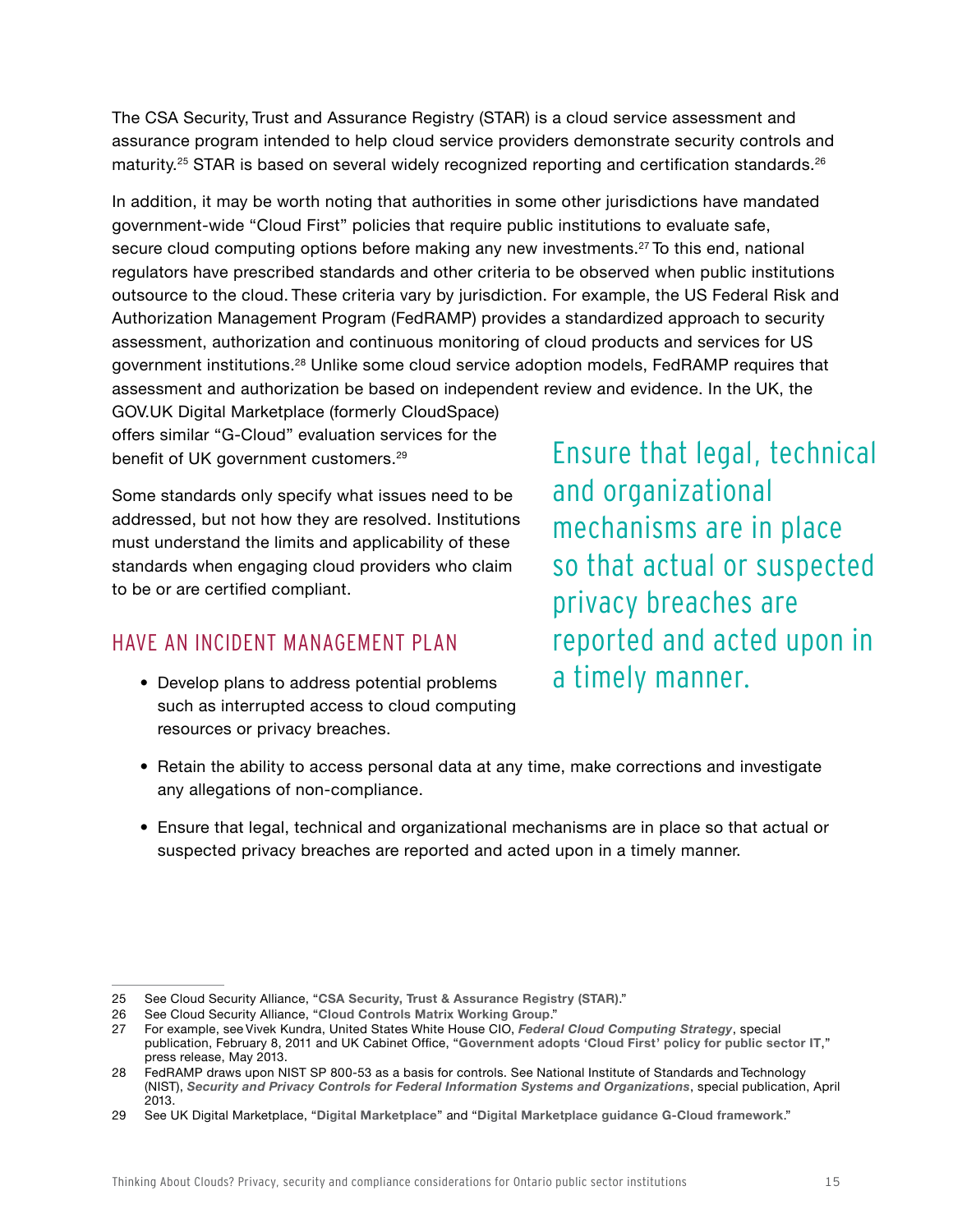- Ensure that your institution can take control of the notification and investigation procedures in the event of a real or suspected breach. Cloud service providers should be required to:
	- notify the institution promptly of any theft, loss or unauthorized use or disclosure of personal information,
	- notify the institution of any request for disclosure of personal information by a law enforcement authority, when legally permitted to do so,
	- deny requests for personal information that are not legally binding and
	- consult the institutional customer, when legally permitted to do so, before disclosing personal information.

An incident management plan should anticipate the privacy risks and the key steps needed to mitigate those risks.<sup>30</sup> The plan must go further than simply seeking to contain breaches, and should allow for the full termination of the contract with the cloud service provider in appropriate cases.

<sup>30</sup> See IPC, *[Privacy Breach Protocol Guidelines for Government Organizations](https://www.ipc.on.ca/images/Resources/Privacy-Breach-e.pdf)*, May 2014.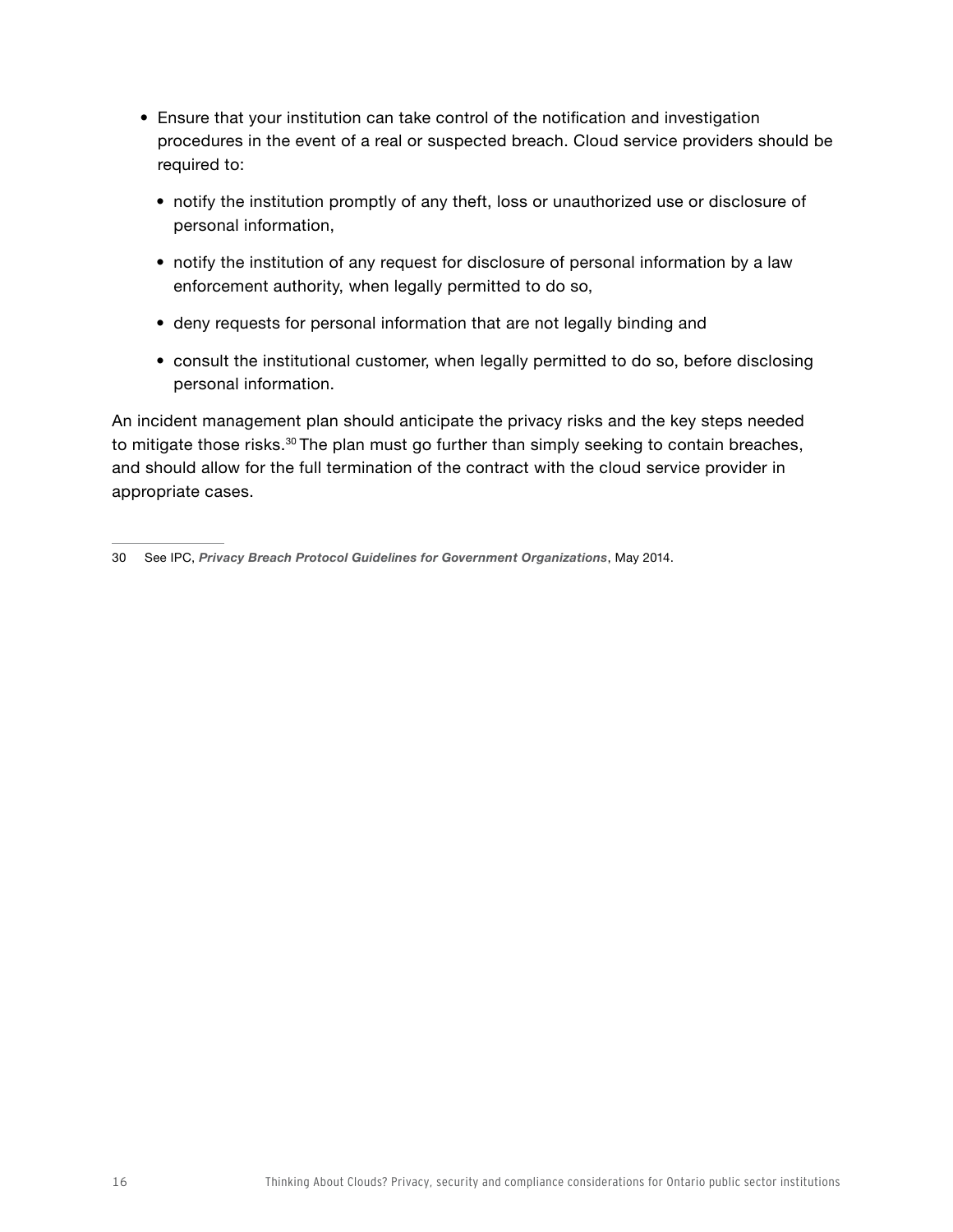# <span id="page-18-0"></span>5. CONCLUSION

There is growing interest in and use of cloud computing services by public sector institutions across Ontario.

However, the expected benefits of migrating internal operations to the cloud need to be tempered by an acknowledgement of the privacy, security and compliance risks associated with "outsourcing" personal information to third parties for processing and storage.

The IPC advocates an informed, principled approach under *FIPPA* and *MFIPPA* when considering cloud computing services. This should include appropriate planning, consultation and co-ordination, project documentation, risk analyses, data minimization, due diligence, effective contracts and a credible incident management strategy.

The intent of this paper and the recommended mitigation strategies is to ensure that Ontario public institutions remain effectively in control of, and fully accountable for, the personal information entrusted to them by Ontarians under *FIPPA* and *MFIPPA*.

Institutions should consult legal and other relevant expertise whenever undertaking significant cloud-related initiatives that may have an impact on the privacy of Ontarians.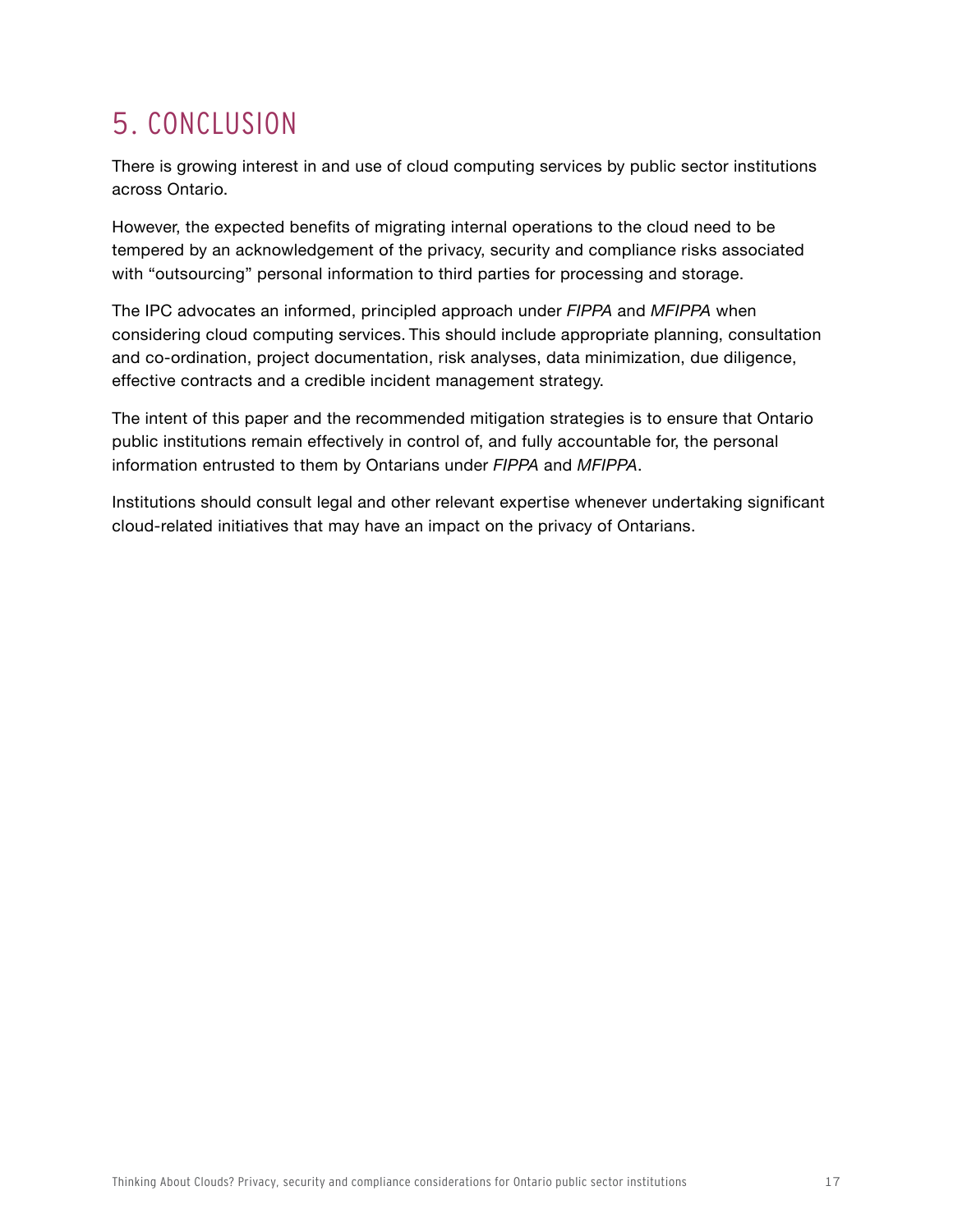# <span id="page-19-0"></span>RESOURCES

## RELEVANT LEGISLATION:

## *Freedom of Information and Protection of Privacy Act*

- **• [Freedom of Information and Protection of Privacy Act](http://www.e-laws.gov.on.ca/html/statutes/english/elaws_statutes_90f31_e.htm)**
- **[Disposal of Personal Information RRO 1990, Reg 459](http://www.e-laws.gov.on.ca/html/regs/english/elaws_regs_900459_e.htm)**
- **[General RRO 1990, Reg 460](http://www.e-laws.gov.on.ca/html/regs/english/elaws_regs_900460_e.htm)**

## *Municipal Freedom of Information and Protection of Privacy Act*

- **[Municipal Freedom of Information and Protection of Privacy Act](http://www.e-laws.gov.on.ca/html/statutes/english/elaws_statutes_90m56_e.htm)**
- **[General RRO 1990, Reg 823](http://www.e-laws.gov.on.ca/html/regs/english/elaws_regs_900823_e.htm)**
- **[Institutions O Reg 372/91](http://www.e-laws.gov.on.ca/html/regs/english/elaws_regs_910372_e.htm)**

## ONTARIO GUIDANCE:

### **Government of Ontario**

Ontario.ca e-Business Toolkit. "**[Cloud Computing](https://www.ontario.ca/document/cloud-computing)**" (2015)

## **Office of the Information and Privacy Commissioner of Ontario**

**[PC12-39: Reviewing the Licensing Automation System of the Ministry of Natural](https://www.ipc.on.ca/images/Findings/2012-06-28-MNR_report.pdf)  [Resources: A Special Investigation Report](https://www.ipc.on.ca/images/Findings/2012-06-28-MNR_report.pdf)** (June 2012)

**[Planning for Success: Privacy Impact Assessment Guide](https://www.ipc.on.ca/images/Resources/Planning%20for%20Success%20-%20PIA%20Guide.pdf)** (May 2015)

## GUIDANCE FROM OTHER JURISDICTIONS:

## **Office of the Privacy Commissioner of Canada, Office of the Information and Privacy Commissioner of Alberta and Office of the Information and Privacy Commissioner for British Columbia**

**[Cloud Computing for Small and Medium-sized Enterprises: Privacy Responsibilities and](https://www.priv.gc.ca/information/pub/gd_cc_201206_e.asp)  [Considerations](https://www.priv.gc.ca/information/pub/gd_cc_201206_e.asp)** (joint publication — 2012)

## **Office of the Privacy Commissioner of Canada**

**[Fact Sheet: Introduction to Cloud Computing](https://www.priv.gc.ca/resource/fs-fi/02_05_d_51_cc_e.pdf)** (October 2011) **[Reaching for the Cloud\(s\)](https://www.priv.gc.ca/information/research-recherche/2010/cc_201003_e.pdf)** (March 2010)

**Office of the Information and Privacy Commissioner for British Columbia** 

**[Cloud Computing Guidelines for Public Bodies](https://www.oipc.bc.ca/guidance-documents/1427)** (June 2012)

### **KPMG**

**[Exploring the Cloud — A Global Study of Governments' Adoption of Cloud](http://www.kpmg.com/CZ/cs/IssuesAndInsights/ArticlesPublications/Press-releases/Documents/KPMG-Exploring-the-Cloud.pdf)** (2012)

### **Dentons**

**[Privacy and Cybersecurity Guidance: Cloud Computing in the MUSH Sector](http://www.c3rm.org/assets/Dentons_Privacy_and_Security_Guidance_-_final_13697.pdf)** (July 2015)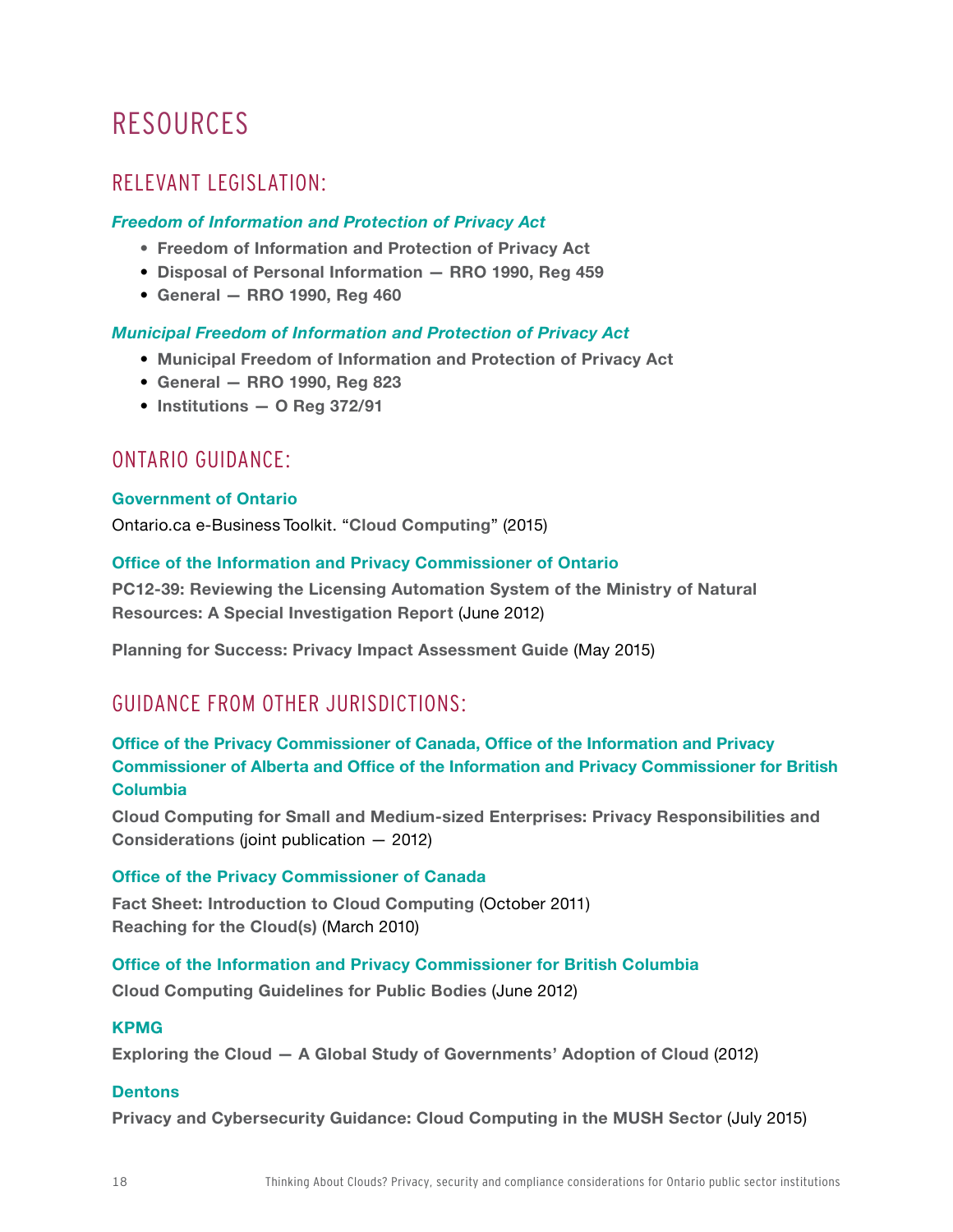## **ABOUT THE INFORMATION AND PRIVACY COMMISSIONER OF ONTARIO**

T**he role of the Information and Privacy Commissioner of Ontario is set out in three statutes: the** *Freedom of Information and Protection of Privacy Act***, the** *Municipal Freedom of Information and Protection of Privacy Act* **and the** *Personal Health Information Protection Act***. The Commissioner acts independently of government to uphold and promote open government and the protection of personal privacy.**

**Under the three Acts, the Commissioner:**

- **• Resolves access to information appeals and complaints when government or health care practitioners and organizations refuse to grant requests for access or correction,**
- **• Investigates complaints with respect to personal information held by government or health care practitioners and organizations,**
- **• Conducts research into access and privacy issues,**
- **• Comments on proposed government legislation and programs and**
- **• Educates the public about Ontario's access and privacy laws.**